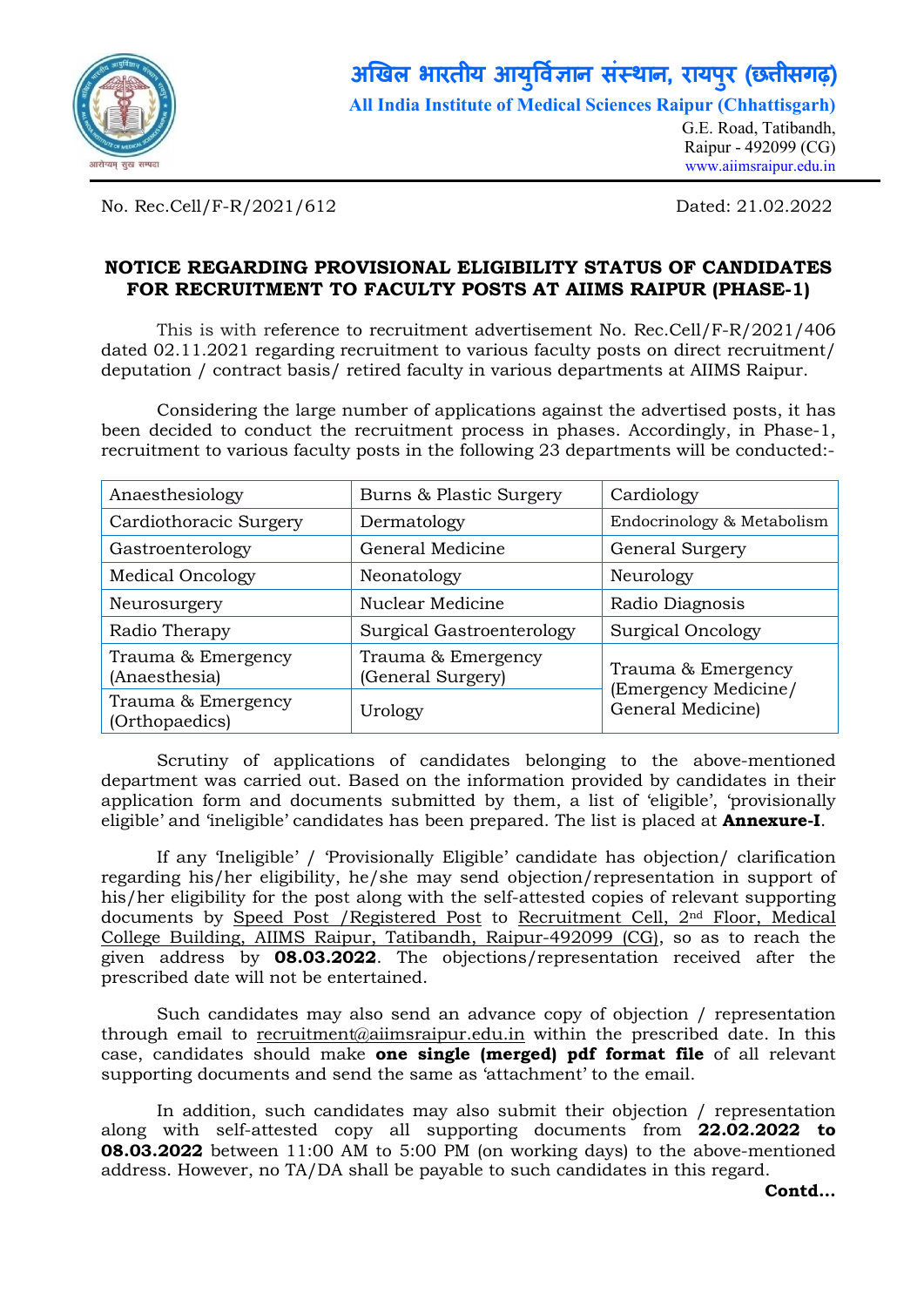The objections/clarifications submitted by the candidates will be scrutinized by the Scrutiny Committee and subsequently final eligibility list will be published on the website of AIIMS, Raipur.

Candidates are advised to regularly visit website of AIIMS Raipur (www.aiimsraipur.edu.in) for further updates on the recruitment.

## Important note for candidates:

1. Scrutiny of applications has been done on the basis of information / documents provided by candidates in their online application form and as per the eligibility criteria mentioned in the recruitment advertisement.

2. Candidates who have applied online in the stipulated time but whose hard copy of their applications received after the prescribed date are also considered for scrutiny.

3. No application has been received against the EWS category posts in the above mentioned advertisement. As per the Govt of India rules/DoPT OM dated 31.01.2019, vacancy earmarked for EWS will not be carried forward as backlog to the next recruitment year. Hence, eligible candidates from other category i.e. UR/OBC/SC/ST have been considered in scrutiny for such post as a UR candidate.

> Sd/- **Director** AIIMS Raipur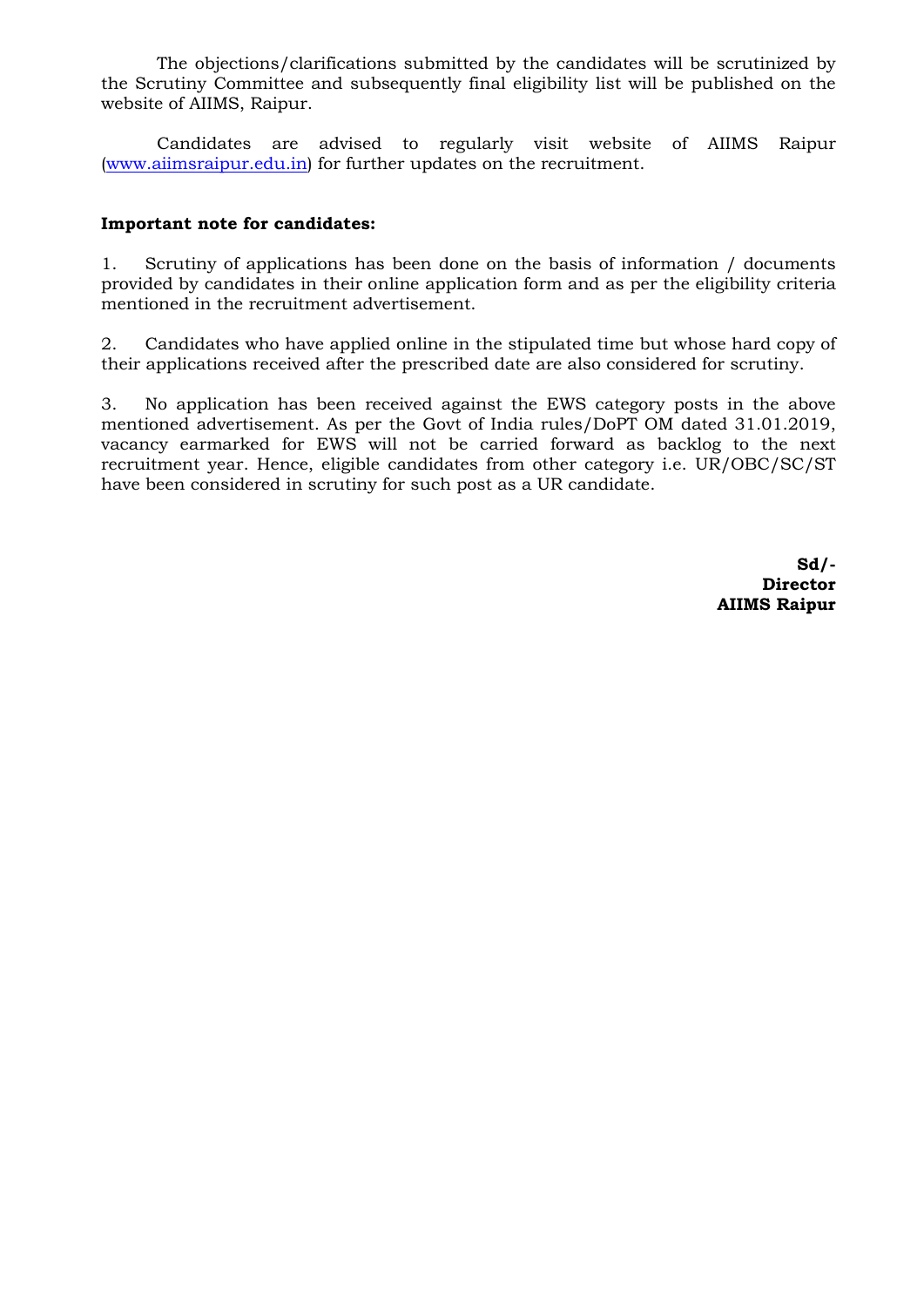## PROVISIONAL ELIGIBILITY LIST OF CANDIDATES FOR PHASE-1 OF RECRUITMENT TO VARIOUS FACULTY POSTS AT AIIMS RAIPUR IN THE FOLLOWING 23 DEPARTMENTS

| Anaesthesiology                      | Burns & Plastic Surgery                 | Cardiology                                         |
|--------------------------------------|-----------------------------------------|----------------------------------------------------|
| Cardiothoracic Surgery               | Dermatology                             | Endocrinology & Metabolism                         |
| Gastroenterology                     | General Medicine                        | General Surgery                                    |
| <b>Medical Oncology</b>              | Neonatology                             | Neurology                                          |
| Neurosurgery                         | Nuclear Medicine                        | Radio Diagnosis                                    |
| Radio Therapy                        | Surgical Gastroenterology               | Surgical Oncology                                  |
| Trauma & Emergency<br>(Anaesthesia)  | Trauma & Emergency<br>(General Surgery) | Trauma & Emergency<br>(Emergency Medicine/ General |
| Trauma & Emergency<br>(Orthopaedics) | Urology                                 | Medicine)                                          |

| DEPARTMENT OF ANAESTHESIOLOGY |                                                     |                                                  |                                  |                              |                                                                                         |  |  |
|-------------------------------|-----------------------------------------------------|--------------------------------------------------|----------------------------------|------------------------------|-----------------------------------------------------------------------------------------|--|--|
|                               | FOR THE POST OF PROFESSOR<br><b>ANAESTHESIOLOGY</b> |                                                  |                                  |                              |                                                                                         |  |  |
| S.No                          | Appl. No                                            | Name of the<br>Applicant                         | Applied for                      | Eligibility<br><b>Status</b> | Reason for Ineligible/<br>Provisionally Eligible                                        |  |  |
| $\mathbf 1$                   | 300569                                              | Dr. Pallavi<br>Ahluwalia                         | Direct<br>Recruitment            | Not Eligible                 | Hard copy of<br>application form and<br>all other relevant<br>documents not<br>received |  |  |
| $\overline{2}$                | 300719                                              | Dr. Debendra<br>Kumar Tripathy                   | Direct<br>Recruitment            | Eligible                     |                                                                                         |  |  |
| 3                             | 300844                                              | Dr. Monica<br>Khetarpal                          | Direct<br>Recruitment            | Eligible                     |                                                                                         |  |  |
|                               |                                                     | FOR THE POST OF ADDITIONAL PROFESSOR             |                                  |                              | <b>ANAESTHESIOLOGY</b>                                                                  |  |  |
| S.No                          | Appl. No                                            | Name of the<br>Applicant                         | Applied for                      | Eligibility<br><b>Status</b> | Reason for Ineligible/<br>Provisionally Eligible                                        |  |  |
| $\mathbf{1}$                  | 300557                                              | Dr. Rampal Singh                                 | Direct<br>Recruitment            | Eligible                     |                                                                                         |  |  |
|                               |                                                     | FOR THE POST OF ASSOCIATE PROFESSOR              |                                  |                              | <b>ANAESTHESIOLOGY</b>                                                                  |  |  |
| S.No                          | Appl. No                                            | Name of the<br>Applicant                         | Applied for                      | Eligibility<br><b>Status</b> | Reason for Ineligible/<br>Provisionally Eligible                                        |  |  |
| 1                             | 300558                                              | Dr. Rampal Singh                                 | Direct<br>Recruitment            | Eligible                     |                                                                                         |  |  |
| $\overline{2}$                | 300748                                              | Dr. Pradeep<br>Ravishankar<br>Khobragade         | Direct<br>Recruitment            | Eligible                     |                                                                                         |  |  |
|                               |                                                     | FOR THE POST OF ASSISTANT PROFESSOR (DOWNGRADED) |                                  |                              | <b>ANAESTHESIOLOGY</b>                                                                  |  |  |
| S.No                          | Appl. No                                            | Name of the<br>Applicant                         | Applied for                      | Eligibility<br><b>Status</b> | Reason for Ineligible/<br>Provisionally Eligible                                        |  |  |
|                               |                                                     |                                                  | No application has been received |                              |                                                                                         |  |  |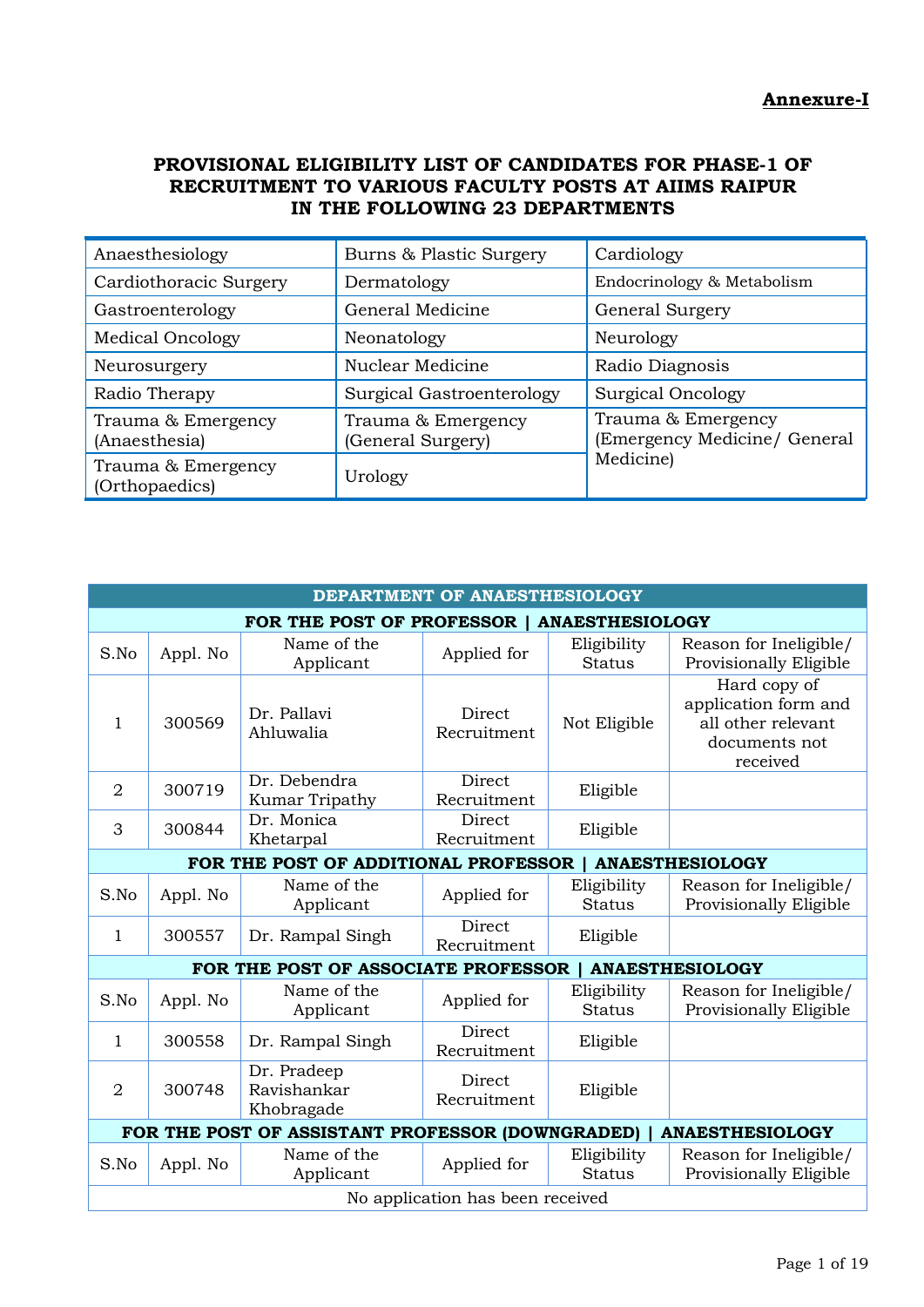|                                                                   |                                  | DEPARTMENT OF BURNS & PLASTIC SURGERY            |                                  |                              |                                                                                         |  |
|-------------------------------------------------------------------|----------------------------------|--------------------------------------------------|----------------------------------|------------------------------|-----------------------------------------------------------------------------------------|--|
| FOR THE POST OF PROFESSOR  <br><b>BURNS &amp; PLASTIC SURGERY</b> |                                  |                                                  |                                  |                              |                                                                                         |  |
| S.No                                                              | Appl. No                         | Name of the<br>Applicant                         | Applied for                      | Eligibility<br><b>Status</b> | Reason for Ineligible/<br>Provisionally Eligible                                        |  |
|                                                                   |                                  |                                                  | No application has been received |                              |                                                                                         |  |
|                                                                   |                                  | FOR THE POST OF ADDITIONAL PROFESSOR             |                                  |                              | <b>BURNS &amp; PLASTIC SURGERY</b>                                                      |  |
| S.No                                                              | Appl. No                         | Name of the<br>Applicant                         | Applied for                      | Eligibility<br><b>Status</b> | Reason for Ineligible/<br>Provisionally Eligible                                        |  |
|                                                                   |                                  |                                                  | No application has been received |                              |                                                                                         |  |
|                                                                   |                                  | FOR THE POST OF ASSOCIATE PROFESSOR              |                                  |                              | <b>BURNS &amp; PLASTIC SURGERY</b>                                                      |  |
| S.No                                                              | Appl. No                         | Name of the<br>Applicant                         | Applied for                      | Eligibility<br><b>Status</b> | Reason for Ineligible/<br>Provisionally Eligible                                        |  |
| 1                                                                 | 300842                           | Dr. Shamendra<br>Anand Sahu                      | Direct<br>Recruitment            | Eligible                     |                                                                                         |  |
| $\overline{2}$                                                    | 300847                           | Dr. Vishwamitra                                  | Direct<br>Recruitment            | Not Eligible                 | Hard copy of<br>application form and<br>all other relevant<br>documents not<br>received |  |
|                                                                   |                                  | FOR THE POST OF ASSISTANT PROFESSOR (DOWNGRADED) |                                  |                              | <b>BURNS &amp; PLASTIC</b>                                                              |  |
|                                                                   |                                  | Name of the                                      | <b>SURGERY</b>                   |                              |                                                                                         |  |
| S.No                                                              | Appl. No                         | Applicant                                        | Applied for                      | Eligibility<br><b>Status</b> | Reason for Ineligible/<br>Provisionally Eligible                                        |  |
| $\mathbf{1}$                                                      | 300160                           | Dr. Shruti Pandey                                | Contractual<br><b>Basis</b>      | Eligible                     |                                                                                         |  |
| $\overline{2}$                                                    | 300374                           | Dr. Aniruddh Gupta                               | Contractual<br><b>Basis</b>      | Eligible                     |                                                                                         |  |
| 3                                                                 | 300404                           | Dr. Rohit Kumar Rai                              | Contractual<br><b>Basis</b>      | Eligible                     |                                                                                         |  |
| 4                                                                 | 300501                           | Dr. Moumita De                                   | Contractual<br><b>Basis</b>      | Eligible                     |                                                                                         |  |
| 5                                                                 | 300861                           | Dr. Konda Sireesha                               | Contractual<br><b>Basis</b>      | Applied<br>Twice             |                                                                                         |  |
| 6                                                                 | 300863                           | Dr. Konda Sireesha                               | Contractual<br><b>Basis</b>      | Eligible                     |                                                                                         |  |
| 7                                                                 | 300887                           | Dr. Praveen A J                                  | Contractual<br><b>Basis</b>      | Not Eligible                 | Hard copy of<br>application form and<br>all other relevant<br>documents not<br>received |  |
|                                                                   | DEPARTMENT OF CARDIOLOGY         |                                                  |                                  |                              |                                                                                         |  |
|                                                                   |                                  | FOR THE POST OF PROFESSOR                        |                                  | <b>CARDIOLOGY</b>            |                                                                                         |  |
| S.No                                                              | Appl. No                         | Name of the<br>Applicant                         | Applied for                      | Eligibility<br><b>Status</b> | Reason for Ineligible/<br>Provisionally Eligible                                        |  |
|                                                                   |                                  |                                                  | No application has been received |                              |                                                                                         |  |
|                                                                   |                                  | FOR THE POST OF ADDITIONAL PROFESSOR             |                                  |                              | <b>CARDIOLOGY</b>                                                                       |  |
| S.No                                                              | Appl. No                         | Name of the<br>Applicant                         | Applied for                      | Eligibility<br><b>Status</b> | Reason for Ineligible/<br>Provisionally Eligible                                        |  |
|                                                                   | No application has been received |                                                  |                                  |                              |                                                                                         |  |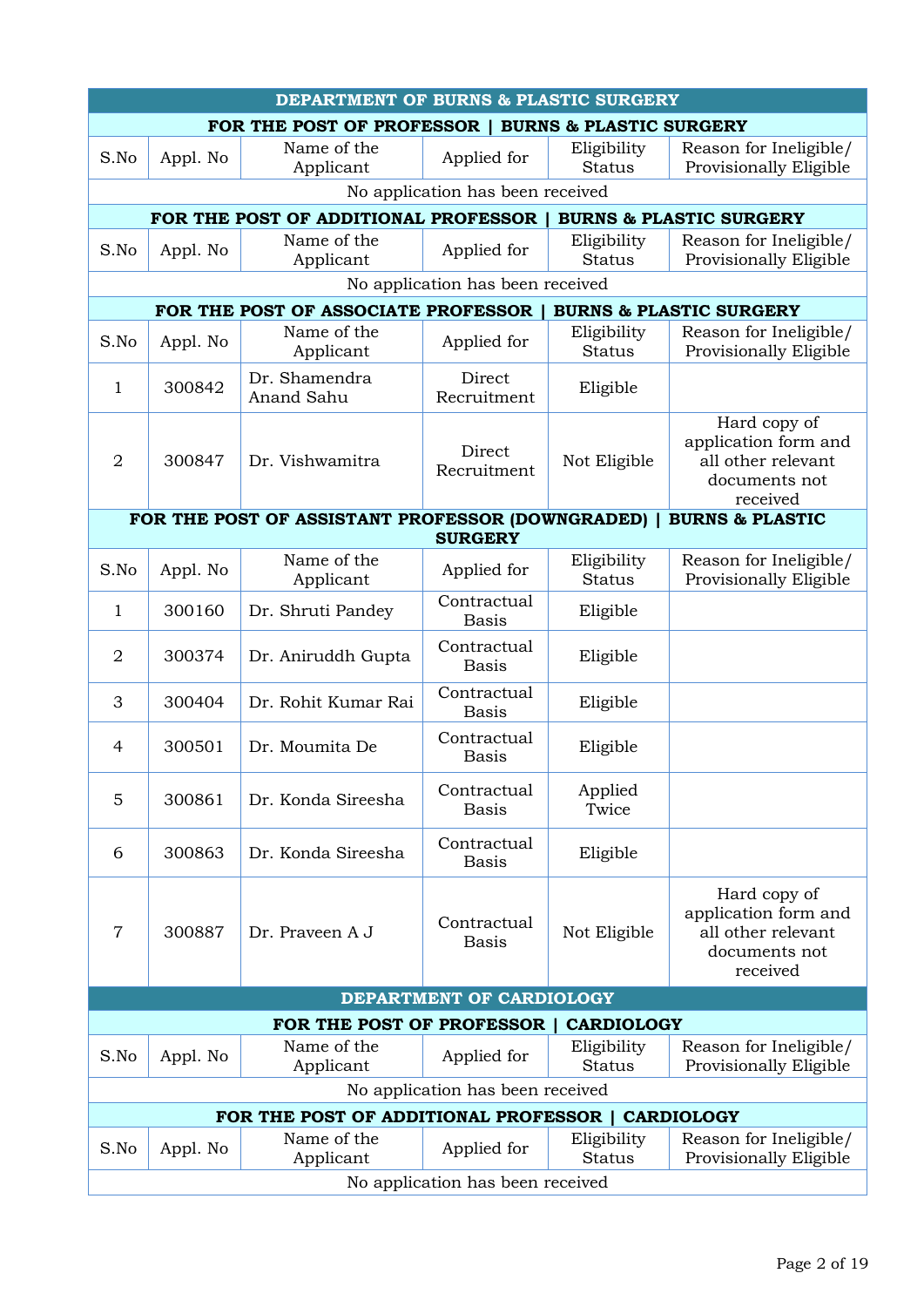| FOR THE POST OF ASSOCIATE PROFESSOR   CARDIOLOGY |          |                                                    |                                  |                              |                                                                                         |  |
|--------------------------------------------------|----------|----------------------------------------------------|----------------------------------|------------------------------|-----------------------------------------------------------------------------------------|--|
| S.No                                             | Appl. No | Name of the<br>Applicant                           | Applied for                      | Eligibility<br><b>Status</b> | Reason for Ineligible/<br>Provisionally Eligible                                        |  |
|                                                  |          |                                                    | No application has been received |                              |                                                                                         |  |
|                                                  |          | FOR THE POST OF ASSISTANT PROFESSOR (DOWNGRADED)   |                                  |                              | <b>CARDIOLOGY</b>                                                                       |  |
| S.No                                             | Appl. No | Name of the<br>Applicant                           | Applied for                      | Eligibility<br><b>Status</b> | Reason for Ineligible/<br>Provisionally Eligible                                        |  |
| 1                                                | 300380   | Dr. Surendra<br>Kumar Naik                         | Contractual<br><b>Basis</b>      | Eligible                     |                                                                                         |  |
|                                                  |          | DEPARTMENT OF CARDIOTHORACIC SURGERY               |                                  |                              |                                                                                         |  |
|                                                  |          | FOR THE POST OF PROFESSOR   CARDIOTHORACIC SURGERY |                                  |                              |                                                                                         |  |
| S.No                                             | Appl. No | Name of the<br>Applicant                           | Applied for                      | Eligibility<br><b>Status</b> | Reason for Ineligible/<br>Provisionally Eligible                                        |  |
| 1                                                | 300890   | Dr. Satyapriya<br>Mohanty                          | Direct<br>Recruitment            | Not Eligible                 | Inadequate Teaching<br>Experience                                                       |  |
|                                                  |          | FOR THE POST OF ADDITIONAL PROFESSOR               |                                  |                              | <b>CARDIOTHORACIC SURGERY</b>                                                           |  |
| S.No                                             | Appl. No | Name of the<br>Applicant                           | Applied for                      | Eligibility<br><b>Status</b> | Reason for Ineligible/<br>Provisionally Eligible                                        |  |
| 1                                                | 300307   | Dr. Pankaj Garg                                    | Direct<br>Recruitment            | Eligible                     |                                                                                         |  |
| $\overline{2}$                                   | 300436   | Dr. Nitin Kumar<br>Kashyap                         | Direct<br>Recruitment            | Eligible                     |                                                                                         |  |
| 3                                                | 300850   | Dr. Vivek Wadhawa                                  | Direct<br>Recruitment            | Eligible                     |                                                                                         |  |
| 4                                                | 300897   | Dr. Satyapriya<br>Mohanty                          | Direct<br>Recruitment            | Eligible                     |                                                                                         |  |
|                                                  |          |                                                    |                                  |                              |                                                                                         |  |
|                                                  |          | FOR THE POST OF ASSOCIATE PROFESSOR                |                                  |                              | <b>CARDIOTHORACIC SURGERY</b>                                                           |  |
| S.No                                             | Appl. No | Name of the<br>Applicant                           | Applied for                      | Eligibility<br><b>Status</b> | Reason for Ineligible/<br>Provisionally Eligible                                        |  |
|                                                  |          |                                                    | No application has been received |                              |                                                                                         |  |
|                                                  |          | FOR THE POST OF ASSISTANT PROFESSOR                |                                  |                              | <b>CARDIOTHORACIC SURGERY</b>                                                           |  |
| S.No                                             | Appl. No | Name of the<br>Applicant                           | Applied for                      | Eligibility<br><b>Status</b> | Reason for Ineligible/<br>Provisionally Eligible                                        |  |
| $\mathbf 1$                                      | 300050   | Dr. Aparesh Sanyal                                 | Direct<br>Recruitment            | Eligible                     |                                                                                         |  |
| $\overline{2}$                                   | 300097   | Dr. Subhajit<br>Sharma                             | Direct<br>Recruitment            | Not Eligible                 | Hard copy of<br>application form and<br>all other relevant<br>documents not<br>received |  |
| 3                                                | 300108   | Dr. Kiran Ganta                                    | Direct<br>Recruitment            | Not Eligible                 | Hard copy of<br>application form and<br>all other relevant<br>documents not<br>received |  |
| 4                                                | 300188   | Dr. Rahul Sharma                                   | Direct<br>Recruitment            | Eligible                     |                                                                                         |  |
| 5                                                | 300196   | Dr. Pramod H J                                     | Direct<br>Recruitment            | Eligible                     |                                                                                         |  |
| 6                                                | 300318   | Dr. Preetam Sahani                                 | Direct<br>Recruitment<br>Direct  | Eligible                     |                                                                                         |  |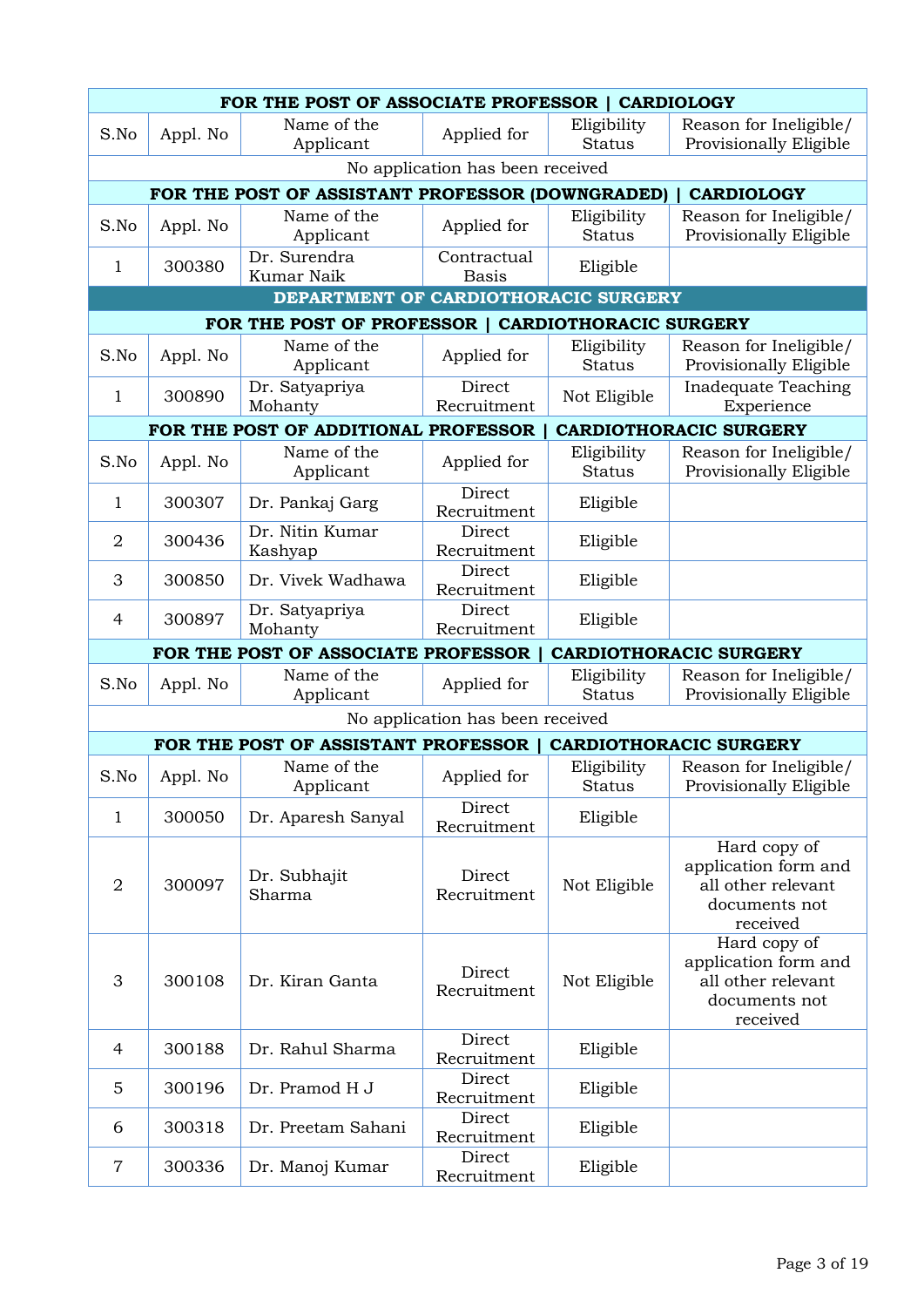| S.No           | Appl. No | Name of the<br>Applicant                         | Applied for                      | Eligibility<br><b>Status</b> | Reason for Ineligible/<br>Provisionally Eligible                                        |
|----------------|----------|--------------------------------------------------|----------------------------------|------------------------------|-----------------------------------------------------------------------------------------|
| 8              | 300369   | Dr. Nagendra Nath<br>Murmu                       | Direct<br>Recruitment            | Eligible                     |                                                                                         |
| 9              | 300382   | Dr. Mayank Jadon                                 | Direct<br>Recruitment            | Eligible                     |                                                                                         |
| 10             | 300425   | Dr. Mehsare Pranay<br>Suresh                     | Direct<br>Recruitment            | Eligible                     |                                                                                         |
| 11             | 300510   | Dr. Gaind Kumar                                  | Direct<br>Recruitment            | Eligible                     |                                                                                         |
| 12             | 300517   | Dr. Klein Dantis                                 | Direct<br>Recruitment            | Provisionally<br>Eligible    | Subject to submission<br>of NOC from current<br>employer                                |
|                |          | FOR THE POST OF ASSISTANT PROFESSOR (DOWNGRADED) | <b>SURGERY</b>                   |                              | <b>CARDIOTHORACIC</b>                                                                   |
| S.No           | Appl. No | Name of the<br>Applicant                         | Applied for                      | Eligibility<br><b>Status</b> | Reason for Ineligible/<br>Provisionally Eligible                                        |
| 1              | 300426   | Dr. Mehsare Pranay<br>Suresh                     | Contractual<br><b>Basis</b>      | Eligible                     |                                                                                         |
| $\overline{2}$ | 300827   | Dr. Preetam Sahani                               | Contractual<br><b>Basis</b>      | Eligible                     |                                                                                         |
|                |          |                                                  | DEPARTMENT OF DERMATOLOGY        |                              |                                                                                         |
|                |          | FOR THE POST OF PROFESSOR                        |                                  | <b>DERMATOLOGY</b>           |                                                                                         |
| S.No           | Appl. No | Name of the<br>Applicant                         | Applied for                      | Eligibility<br><b>Status</b> | Reason for Ineligible/<br>Provisionally Eligible                                        |
|                |          |                                                  | No application has been received |                              |                                                                                         |
|                |          | FOR THE POST OF ADDITIONAL PROFESSOR             |                                  |                              | <b>DERMATOLOGY</b>                                                                      |
| S.No           | Appl. No | Name of the<br>Applicant                         | Applied for                      | Eligibility<br><b>Status</b> | Reason for Ineligible/<br>Provisionally Eligible                                        |
| 1              | 300249   | Dr. Satyaki Ganguly                              | Direct<br>Recruitment            | Applied<br>Twice             |                                                                                         |
| 2              | 300779   | Dr. Satyaki Ganguly                              | Direct<br>Recruitment            | Eligible                     |                                                                                         |
|                |          | FOR THE POST OF ASSISTANT PROFESSOR              |                                  |                              | <b>DERMATOLOGY</b>                                                                      |
| S.No           | Appl. No | Name of the<br>Applicant                         | Applied for                      | Eligibility<br><b>Status</b> | Reason for Ineligible/<br>Provisionally Eligible                                        |
| $\mathbf{1}$   | 300090   | Dr. Soumil Khare                                 | Contractual<br><b>Basis</b>      | Eligible                     |                                                                                         |
| $\overline{2}$ | 300298   | Dr. Bhavya<br>Swarnkar                           | Direct<br>Recruitment            | Not Eligible                 | Inadequate<br>Experience                                                                |
| 3              | 300396   | Dr. Navneet Kour                                 | Direct<br>Recruitment            | Eligible                     |                                                                                         |
| $\overline{4}$ | 300438   | Dr. Farzana Ansari                               | Direct<br>Recruitment            | Eligible                     |                                                                                         |
| $\mathbf 5$    | 300622   | Dr. Ghazal Ahmed                                 | Direct<br>Recruitment            | Not Eligible                 | Hard copy of<br>application form and<br>all other relevant<br>documents not<br>received |
| 6              | 300787   | Dr. Kapil Vyas                                   | Direct<br>Recruitment            | Eligible                     |                                                                                         |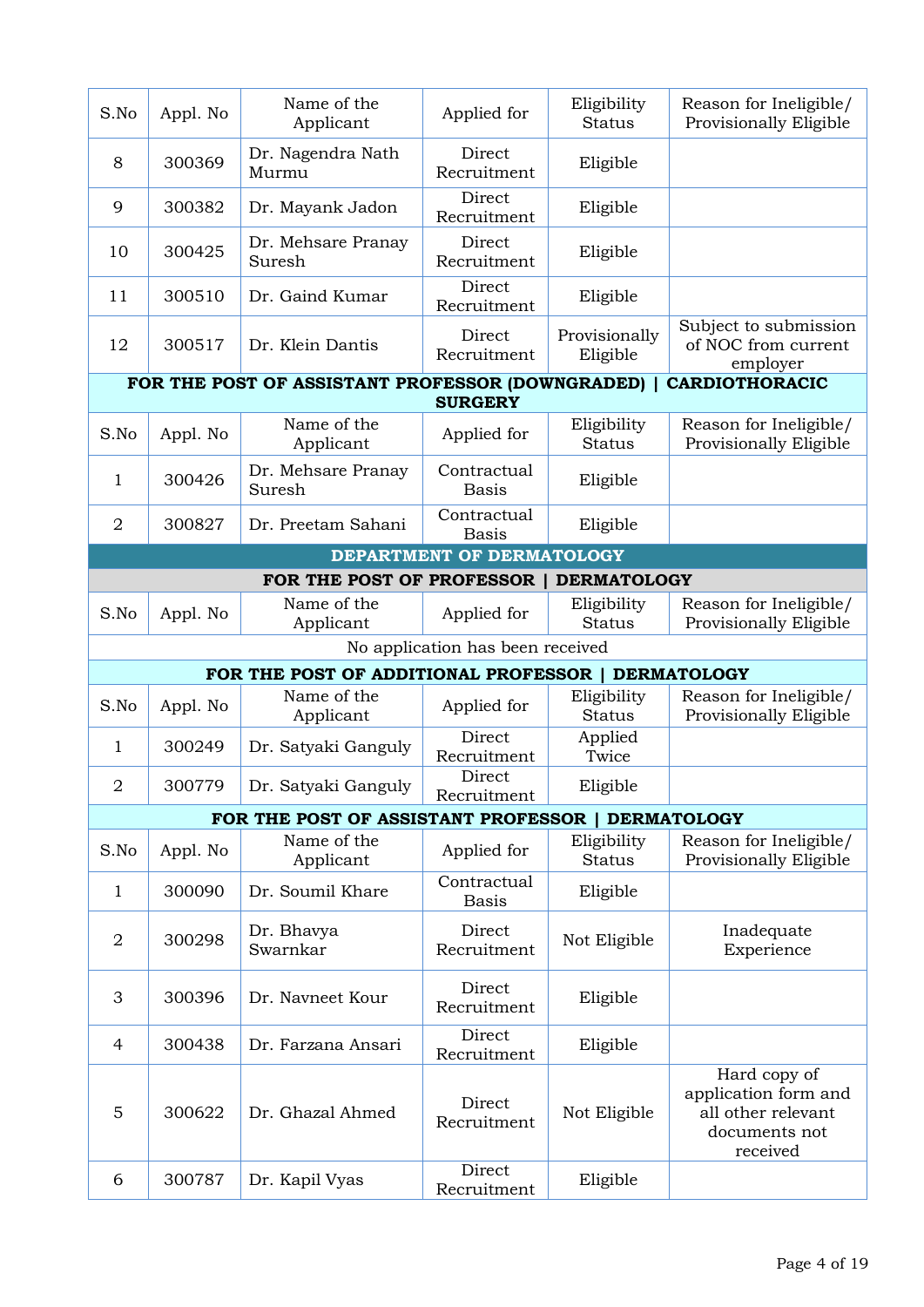|                |          | FOR THE POST OF ASSISTANT PROFESSOR (DOWNGRADED)                 |                                  |                              | <b>DERMATOLOGY</b>                               |
|----------------|----------|------------------------------------------------------------------|----------------------------------|------------------------------|--------------------------------------------------|
| S.No           | Appl. No | Name of the<br>Applicant                                         | Applied for                      | Eligibility<br><b>Status</b> | Reason for Ineligible/<br>Provisionally Eligible |
| 1              | 300407   | Dr. Navneet Kour                                                 | Contractual<br><b>Basis</b>      | Eligible                     |                                                  |
| $\overline{2}$ | 300439   | Dr. Farzana Ansari                                               | Contractual<br><b>Basis</b>      | Eligible                     |                                                  |
| 3              | 300473   | Dr. Saurabh D Raut                                               | Contractual<br><b>Basis</b>      | Not Eligible                 | Inadequate<br>Experience                         |
|                |          | DEPARTMENT OF ENDOCRINOLOGY & METABOLISM                         |                                  |                              |                                                  |
|                |          | FOR THE POST OF PROFESSOR   ENDOCRINOLOGY & METABOLISM           |                                  |                              |                                                  |
| S.No           | Appl. No | Name of the<br>Applicant                                         | Applied for                      | Eligibility<br><b>Status</b> | Reason for Ineligible/<br>Provisionally Eligible |
|                |          |                                                                  | No application has been received |                              |                                                  |
|                |          | FOR THE POST OF ADDITIONAL PROFESSOR                             |                                  |                              | <b>ENDOCRINOLOGY &amp; METABOLISM</b>            |
| S.No           | Appl. No | Name of the<br>Applicant                                         | Applied for                      | Eligibility<br><b>Status</b> | Reason for Ineligible/<br>Provisionally Eligible |
|                |          |                                                                  | No application has been received |                              |                                                  |
|                |          | FOR THE POST OF ASSOCIATE PROFESSOR   ENDOCRINOLOGY & METABOLISM |                                  |                              |                                                  |
| S.No           | Appl. No | Name of the<br>Applicant                                         | Applied for                      | Eligibility<br><b>Status</b> | Reason for Ineligible/<br>Provisionally Eligible |
| 1              | 300773   | Dr. Amritava Ghosh                                               | Direct<br>Recruitment            | Eligible                     |                                                  |
| $\overline{2}$ | 300915   | Dr. Anju                                                         | Direct<br>Recruitment            | Not Eligible                 | Inadequate<br>Qualification                      |
|                |          | FOR THE POST OF ASSISTANT PROFESSOR (DOWNGRADED)                 | <b>METABOLISM</b>                |                              | <b>ENDOCRINOLOGY &amp;</b>                       |
|                |          | Name of the                                                      |                                  | Eligibility                  | Reason for Ineligible/                           |
| S.No           | Appl. No | Applicant                                                        | Applied for<br>Contractual       | <b>Status</b>                | Provisionally Eligible<br>Inadequate             |
| 1              | 300914   | Dr. Anju                                                         | <b>Basis</b>                     | Not Eligible                 | Qualification                                    |
|                |          |                                                                  | DEPARTMENT OF GASTROENTEROLOGY   |                              |                                                  |
|                |          | FOR THE POST OF PROFESSOR   GASTROENTEROLOGY                     |                                  |                              |                                                  |
| S.No           | Appl. No | Name of the<br>Applicant                                         | Applied for                      | Eligibility<br><b>Status</b> | Reason for Ineligible/<br>Provisionally Eligible |
|                |          |                                                                  | No application has been received |                              |                                                  |
|                |          | FOR THE POST OF ADDITIONAL PROFESSOR                             |                                  |                              | <b>GASTROENTEROLOGY</b>                          |
| S.No           | Appl. No | Name of the<br>Applicant                                         | Applied for                      | Eligibility<br><b>Status</b> | Reason for Ineligible/<br>Provisionally Eligible |
| 1              | 300024   | Dr. Padhi<br>Shivadatta Ramesha                                  | Direct<br>Recruitment            | Not Eligible                 | Inadequate<br>Qualification                      |
|                |          | FOR THE POST OF ASSOCIATE PROFESSOR                              |                                  |                              | <b>GASTROENTEROLOGY</b>                          |
| S.No           | Appl. No | Name of the<br>Applicant                                         | Applied for                      | Eligibility<br><b>Status</b> | Reason for Ineligible/<br>Provisionally Eligible |
|                |          |                                                                  | No application has been received |                              |                                                  |
|                |          | FOR THE POST OF ASSISTANT PROFESSOR                              |                                  |                              | <b>GASTROENTEROLOGY</b>                          |
| S.No           | Appl. No | Name of the<br>Applicant                                         | Applied for                      | Eligibility<br><b>Status</b> | Reason for Ineligible/<br>Provisionally Eligible |
| $\mathbf{1}$   | 300020   | Dr. Padhi<br>Shivadatta Ramesha                                  | Direct<br>Recruitment            | Eligible                     |                                                  |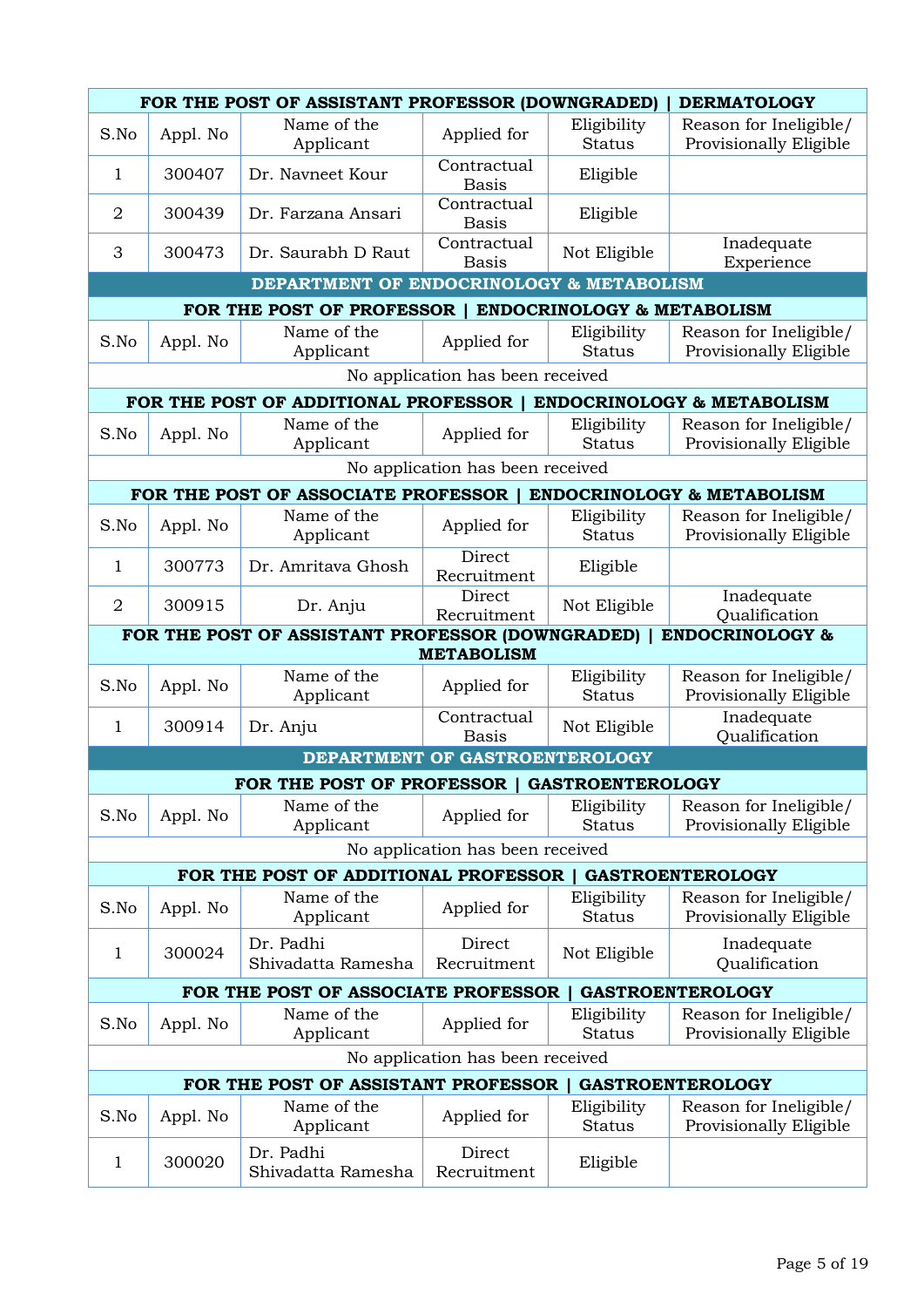| S.No                      | Appl. No | Name of the<br>Applicant                         | Applied for                      | Eligibility<br><b>Status</b> | Reason for Ineligible/<br>Provisionally Eligible                                        |
|---------------------------|----------|--------------------------------------------------|----------------------------------|------------------------------|-----------------------------------------------------------------------------------------|
| $\overline{2}$            | 300195   | Dr. Boojala Avinash<br>Reddy                     | Direct<br>Recruitment            | Eligible                     |                                                                                         |
| 3                         | 300208   | Dr. Anshuman<br>Elhence                          | Direct<br>Recruitment            | Eligible                     |                                                                                         |
| 4                         | 300692   | Dr. Hanish Sharma                                | Direct<br>Recruitment            | Not Eligible                 | Hard copy of<br>application form and<br>all other relevant<br>documents not<br>received |
| 5                         | 300750   | Dr. Budumuri<br>Gautam Vinay<br>Kumar            | Direct<br>Recruitment            | Eligible                     |                                                                                         |
| 6                         | 300901   | Dr. Tanmay Vajpai                                | Contractual<br><b>Basis</b>      | Not Eligible                 | Hard copy of<br>application form and<br>all other relevant<br>documents not<br>received |
|                           |          | FOR THE POST OF ASSISTANT PROFESSOR (DOWNGRADED) |                                  |                              | <b>GASTROENTEROLOGY</b>                                                                 |
| S.No                      | Appl. No | Name of the<br>Applicant                         | Applied for                      | Eligibility<br><b>Status</b> | Reason for Ineligible/<br>Provisionally Eligible                                        |
|                           |          |                                                  | No application has been received |                              |                                                                                         |
|                           |          |                                                  | DEPARTMENT OF GENERAL MEDICINE   |                              |                                                                                         |
|                           |          |                                                  |                                  |                              |                                                                                         |
|                           |          | FOR THE POST OF PROFESSOR                        |                                  | <b>GENERAL MEDICINE</b>      |                                                                                         |
| S.No                      | Appl. No | Name of the<br>Applicant                         | Applied for                      | Eligibility<br><b>Status</b> | Reason for Ineligible/<br>Provisionally Eligible                                        |
| 1                         | 300302   | Dr. Sunil Dhanraj<br><b>Bhaisare</b>             | Direct<br>Recruitment            | Provisionally<br>Eligible    | Subject to submission<br>of NOC from current<br>employer                                |
| $\overline{2}$            | 300497   | Dr. Raju H Badiger                               | Direct<br>Recruitment            | Eligible                     |                                                                                         |
| $\ensuremath{\mathsf{3}}$ | 300610   | Dr. Wasnik Preetam<br>Narayan                    | Direct<br>Recruitment            | Not Eligible                 | Inadequate<br>Experience                                                                |
|                           |          | FOR THE POST OF ASSOCIATE PROFESSOR              |                                  |                              | <b>GENERAL MEDICINE</b>                                                                 |
| S.No                      | Appl. No | Name of the<br>Applicant                         | Applied for                      | Eligibility<br><b>Status</b> | Reason for Ineligible/<br>Provisionally Eligible                                        |
| $\mathbf 1$               | 300084   | Dr. Manuj Kumar<br>Sarkar                        | <b>Direct</b><br>Recruitment     | Eligible                     |                                                                                         |
| $\overline{2}$            | 300325   | Dr. Pankaj Kumar<br>Kannauje                     | Direct<br>Recruitment            | Eligible                     |                                                                                         |
| 3                         | 300540   | Dr. Ajit Kumar                                   | Direct<br>Recruitment            | Eligible                     |                                                                                         |
| $\overline{4}$            | 300892   | Dr. Meshram Vinay<br>Maniklal                    | Direct<br>Recruitment            | Not Eligible                 | Hard copy of<br>application form and<br>all other relevant<br>documents not<br>received |
|                           |          | FOR THE POST OF ASSISTANT PROFESSOR              |                                  |                              | <b>GENERAL MEDICINE</b>                                                                 |
| S.No                      | Appl. No | Name of the<br>Applicant                         | Applied for                      | Eligibility<br><b>Status</b> | Reason for Ineligible/<br>Provisionally Eligible                                        |
| $\mathbf{1}$              | 300022   | Dr. Joydeep<br>Samanta                           | Direct<br>Recruitment            | Eligible                     |                                                                                         |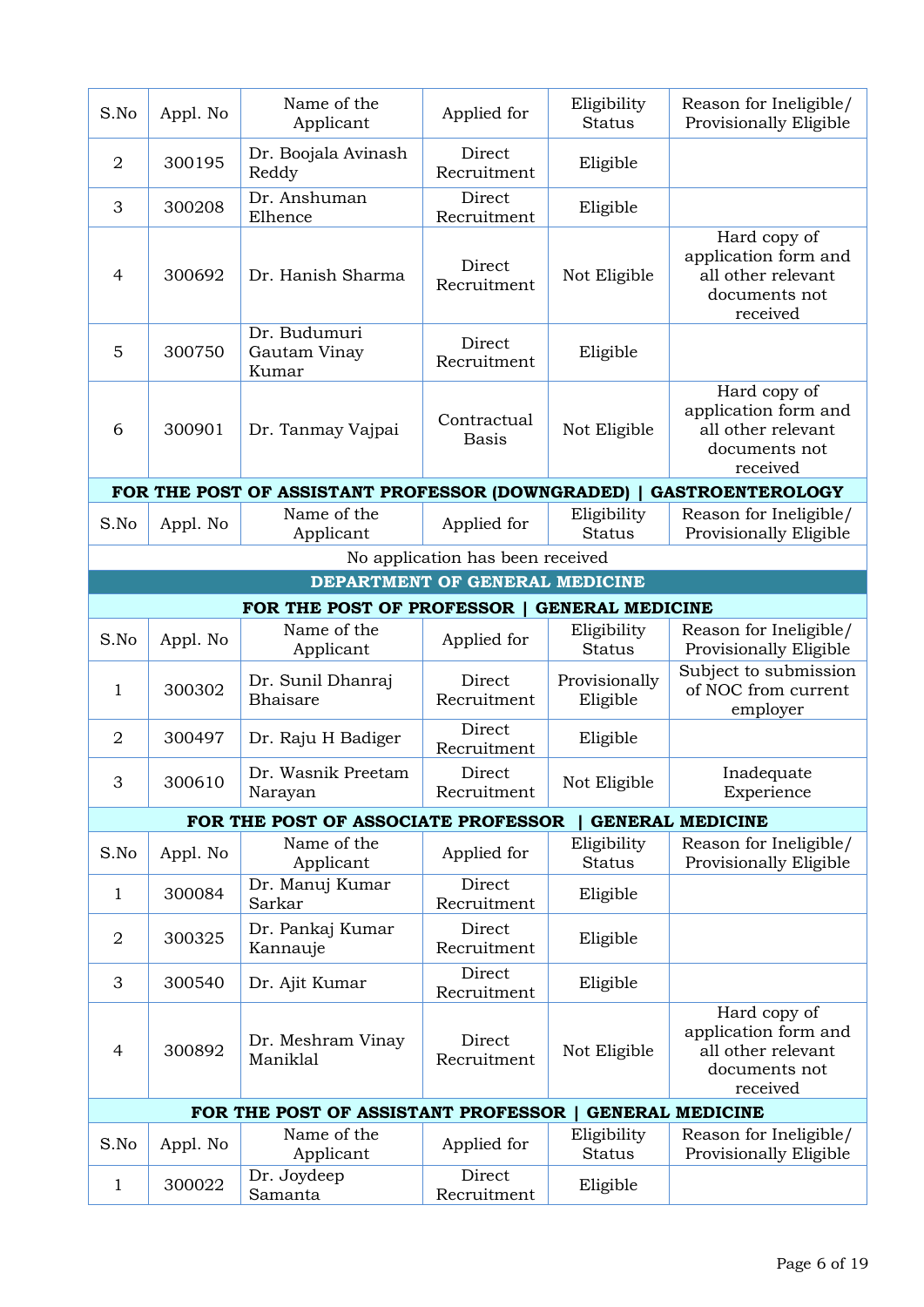| S.No             | Appl. No | Name of the<br>Applicant                         | Applied for                   | Eligibility<br><b>Status</b> | Reason for Ineligible/<br>Provisionally Eligible                                        |
|------------------|----------|--------------------------------------------------|-------------------------------|------------------------------|-----------------------------------------------------------------------------------------|
| $\overline{2}$   | 300115   | Dr. Sarada<br>Priyadarshini Suna                 | Direct<br>Recruitment         | Eligible                     |                                                                                         |
| 3                | 300312   | Dr. Nidhi Gupta                                  | Direct<br>Recruitment         | Eligible                     |                                                                                         |
| 4                | 300315   | Dr. Ingale Shital<br>Vitthalrao                  | Direct<br>Recruitment         | Applied<br>Twice             |                                                                                         |
| 5                | 300329   | Dr. Darab Singh<br>Underwal                      | Direct<br>Recruitment         | Eligible                     |                                                                                         |
| 6                | 300348   | Dr. Prachi Dubey                                 | Direct<br>Recruitment         | Provisionally<br>Eligible    | Subject to submission<br>of NOC from current<br>employer                                |
| $\overline{7}$   | 300471   | Dr. Ingale Shital<br>Vitthalrao                  | Direct<br>Recruitment         | Eligible                     |                                                                                         |
| 8                | 300539   | Dr. Ajit Kumar                                   | Direct<br>Recruitment         | Eligible                     |                                                                                         |
| 9                | 300577   | Dr. Meghanad<br>Meher                            | Direct<br>Recruitment         | Eligible                     |                                                                                         |
| 10               | 300601   | Dr. Onkar Awadhiya                               | Direct<br>Recruitment         | Not Eligible                 | Hard copy of<br>application form and<br>all other relevant<br>documents not<br>received |
| 11               | 300625   | Dr. Santa Subhra<br>Chatterjee                   | Direct<br>Recruitment         | Eligible                     |                                                                                         |
| 12               | 300711   | Dr. Ankit Tiwari                                 | Direct<br>Recruitment         | Eligible                     |                                                                                         |
| 13               | 300730   | Dr. Arun Sree<br>Parameswaran                    | Direct<br>Recruitment         | Not Eligible                 | Hard copy of<br>application form and<br>all other relevant<br>documents not<br>received |
| 14               | 300753   | Dr. Veerendra Arya                               | Direct<br>Recruitment         | Eligible                     |                                                                                         |
| 15               | 300785   | Dr. Prashant<br>Gendlal Badole                   | Direct<br>Recruitment         | Eligible                     |                                                                                         |
| 16               | 300911   | Dr. Rasmi Ranjan<br>Sahoo                        | Direct<br>Recruitment         | Eligible                     |                                                                                         |
|                  |          | FOR THE POST OF ASSISTANT PROFESSOR (DOWNGRADED) |                               |                              | <b>GENERAL MEDICINE</b>                                                                 |
| S.No             | Appl. No | Name of the<br>Applicant                         | Applied for                   | Eligibility<br><b>Status</b> | Reason for Ineligible/<br>Provisionally Eligible                                        |
| 1                | 300807   | Dr. Sarada<br>Priyadarshini Suna                 | Contractual<br><b>Basis</b>   | Eligible                     |                                                                                         |
|                  |          |                                                  | DEPARTMENT OF GENERAL SURGERY |                              |                                                                                         |
|                  |          | FOR THE POST OF PROFESSOR                        |                               | <b>GENERAL SURGERY</b>       |                                                                                         |
| S.No             | Appl. No | Name of the<br>Applicant                         | Applied for                   | Eligibility<br><b>Status</b> | Reason for Ineligible/<br>Provisionally Eligible                                        |
| 1                | 300358   | Dr. Priyadarshan<br>Anand Jategaonkar            | Direct<br>Recruitment         | Eligible                     |                                                                                         |
| $\boldsymbol{2}$ | 300401   | Dr. Mahendra<br>Pratap Singh                     | Direct<br>Recruitment         | Eligible                     |                                                                                         |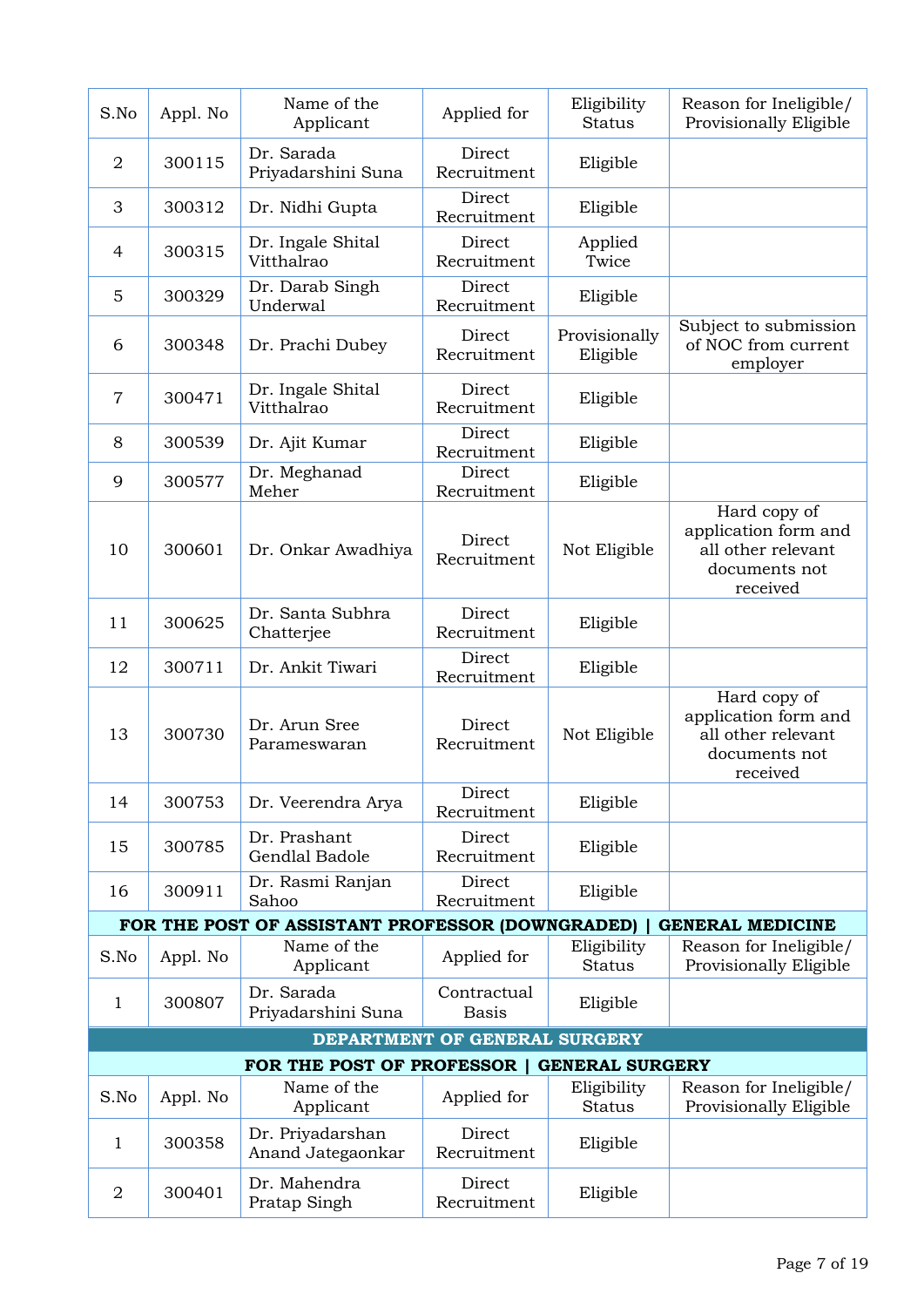| S.No           | Appl. No | Name of the<br>Applicant                         | Applied for                                     | Eligibility<br><b>Status</b> | Reason for Ineligible/<br>Provisionally Eligible                                         |
|----------------|----------|--------------------------------------------------|-------------------------------------------------|------------------------------|------------------------------------------------------------------------------------------|
| 3              | 300415   | Dr. Debajyoti<br>Mohanty                         | Direct<br>Recruitment                           | Eligible                     |                                                                                          |
| $\overline{4}$ | 300570   | Dr. Mote Dajiram<br>Govinda                      | Direct<br>Recruitment                           | Eligible                     |                                                                                          |
| 5              | 300852   | Dr. Radhakrishna<br>Ramchandani                  | Direct<br>Recruitment                           | Eligible                     |                                                                                          |
| 6              | 300854   | Dr. Kundan E<br>Gedam                            | Direct<br>Recruitment                           | Eligible                     |                                                                                          |
|                |          | FOR THE POST OF ADDITIONAL PROFESSOR             |                                                 |                              | <b>GENERAL SURGERY</b>                                                                   |
| S.No           | Appl. No | Name of the<br>Applicant                         | Applied for                                     | Eligibility<br><b>Status</b> | Reason for Ineligible/<br>Provisionally Eligible                                         |
| 1              | 300402   | Dr. Mahendra<br>Pratap Singh                     | Direct<br>Recruitment                           | Eligible                     |                                                                                          |
| $\overline{2}$ | 300613   | Dr. Mote Dajiram<br>Govinda                      | Direct<br>Recruitment                           | Eligible                     |                                                                                          |
| 3              | 300628   | Dr. Tridip Dutta<br>Baruah                       | Direct<br>Recruitment                           | Eligible                     |                                                                                          |
| 4              | 300786   | Dr. Rubik Ray                                    | Direct<br>Recruitment                           | Eligible                     |                                                                                          |
| 5              | 300853   | Dr. Radhakrishna<br>Ramchandani                  | Direct<br>Recruitment                           | Eligible                     |                                                                                          |
| 6              | 300888   | Dr. Amit Agrawal                                 | Direct<br>Recruitment                           | Not Eligible                 | Hard copy of<br>application form and<br>all other relevant<br>documents not<br>received  |
|                |          | FOR THE POST OF ASSISTANT PROFESSOR              |                                                 |                              | <b>GENERAL SURGERY</b>                                                                   |
| S.No           | Appl. No | Name of the<br>Applicant                         | Applied for                                     | Eligibility<br><b>Status</b> | Reason for Ineligible/<br>Provisionally Eligible                                         |
| 1              | 300089   | Dr. Nelson T                                     | Direct<br>Recruitment                           | Eligible                     |                                                                                          |
| $\overline{2}$ | 300197   | Dr. Ashok Kumar<br>Sahoo                         | Direct<br>Recruitment                           | Eligible                     |                                                                                          |
| 3              |          |                                                  |                                                 |                              |                                                                                          |
|                | 300451   | Dr. Jeewan Verma                                 | Direct<br>Recruitment                           | Not Eligible                 | Post is advertised for<br>OBC category and<br>candidate belongs to<br><b>UR Category</b> |
| 4              | 300817   | Dr. Boddeda<br>Jogendra                          | Direct<br>Recruitment                           | Eligible                     |                                                                                          |
|                |          | FOR THE POST OF ASSISTANT PROFESSOR (DOWNGRADED) |                                                 |                              | <b>GENERAL SURGERY</b>                                                                   |
| S.No           | Appl. No | Name of the<br>Applicant                         | Applied for                                     | Eligibility<br><b>Status</b> | Reason for Ineligible/<br>Provisionally Eligible                                         |
| 1              | 300534   | Dr. Arijit Saha                                  | Contractual<br><b>Basis</b>                     | Not Eligible                 | Hard copy of<br>application form and<br>all other relevant<br>documents not<br>received  |
|                |          |                                                  | DEPARTMENT OF MEDICAL ONCOLOGY                  |                              |                                                                                          |
|                |          | FOR THE POST OF PROFESSOR                        |                                                 | <b>MEDICAL ONCOLOGY</b>      |                                                                                          |
| S.No           | Appl. No | Name of the<br>Applicant                         | Applied for<br>No application has been received | Eligibility<br><b>Status</b> | Reason for Ineligible/<br>Provisionally Eligible                                         |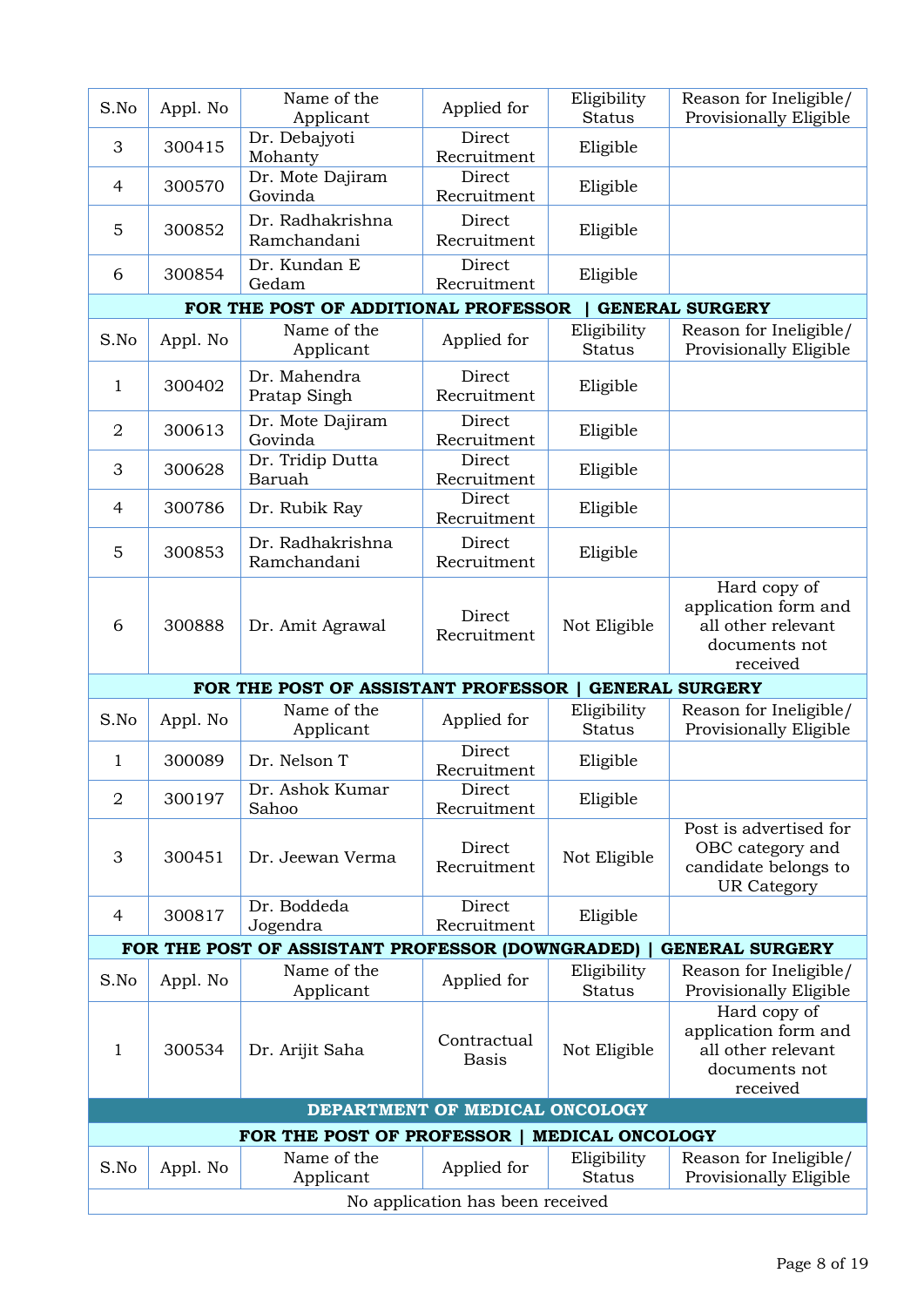|                                  | FOR THE POST OF ADDITIONAL PROFESSOR<br><b>MEDICAL ONCOLOGY</b> |                                                    |                                  |                              |                                                                                         |  |
|----------------------------------|-----------------------------------------------------------------|----------------------------------------------------|----------------------------------|------------------------------|-----------------------------------------------------------------------------------------|--|
| S.No                             | Appl. No                                                        | Name of the<br>Applicant                           | Applied for                      | Eligibility<br><b>Status</b> | Reason for Ineligible/<br>Provisionally Eligible                                        |  |
| No application has been received |                                                                 |                                                    |                                  |                              |                                                                                         |  |
|                                  |                                                                 | FOR THE POST OF ASSOCIATE PROFESSOR                |                                  |                              | <b>MEDICAL ONCOLOGY</b>                                                                 |  |
| S.No                             | Appl. No                                                        | Name of the<br>Applicant                           | Applied for                      | Eligibility<br><b>Status</b> | Reason for Ineligible/<br>Provisionally Eligible                                        |  |
| 1                                | 300751                                                          | Dr. Nirmalya Deo<br>Pradhan                        | Direct<br>Recruitment            | Eligible                     |                                                                                         |  |
|                                  |                                                                 | FOR THE POST OF ASSISTANT PROFESSOR                |                                  |                              | <b>MEDICAL ONCOLOGY</b>                                                                 |  |
| S.No                             | Appl. No                                                        | Name of the<br>Applicant                           | Applied for                      | Eligibility<br><b>Status</b> | Reason for Ineligible/<br>Provisionally Eligible                                        |  |
| 1                                | 300153                                                          | Dr. Abhishek<br>Raghava K S                        | Direct<br>Recruitment            | Eligible                     |                                                                                         |  |
| $\overline{2}$                   | 300177                                                          | Dr. Yashwant<br>Kashyap                            | Direct<br>Recruitment            | Eligible                     |                                                                                         |  |
| 3                                | 300633                                                          | Dr. Amit Kumar                                     | Direct<br>Recruitment            | Eligible                     |                                                                                         |  |
| $\overline{4}$                   | 300734                                                          | Dr. Nirmalya Deo<br>Pradhan                        | Direct<br>Recruitment            | Eligible                     |                                                                                         |  |
| 5                                | 300805                                                          | Dr. Parmod Kumar                                   | Direct<br>Recruitment            | Not Eligible                 | Hard copy of<br>application form and<br>all other relevant<br>documents not<br>received |  |
|                                  |                                                                 | FOR THE POST OF ASSISTANT PROFESSOR (DOWNGRADED)   |                                  |                              | <b>MEDICAL ONCOLOGY</b>                                                                 |  |
| S.No                             | Appl. No                                                        | Name of the<br>Applicant                           | Applied for                      | Eligibility<br><b>Status</b> | Reason for Ineligible/<br>Provisionally Eligible                                        |  |
|                                  |                                                                 |                                                    | No application has been received |                              |                                                                                         |  |
|                                  |                                                                 |                                                    | DEPARTMENT OF NEONATOLOGY        |                              |                                                                                         |  |
|                                  |                                                                 | FOR THE POST OF PROFESSOR                          |                                  | <b>NEONATOLOGY</b>           |                                                                                         |  |
| S.No                             | Appl. No                                                        | Name of the<br>Applicant                           | Applied for                      | Eligibility<br><b>Status</b> | Reason for Ineligible/<br>Provisionally Eligible                                        |  |
|                                  |                                                                 |                                                    | No application has been received |                              |                                                                                         |  |
|                                  |                                                                 | FOR THE POST OF ADDITIONAL PROFESSOR   NEONATOLOGY |                                  |                              |                                                                                         |  |
| S.No                             | Appl. No                                                        | Name of the<br>Applicant                           | Applied for                      | Eligibility<br><b>Status</b> | Reason for Ineligible/<br>Provisionally Eligible                                        |  |
|                                  |                                                                 |                                                    | No application has been received |                              |                                                                                         |  |
|                                  |                                                                 | FOR THE POST OF ASSOCIATE PROFESSOR                |                                  |                              | <b>NEONATOLOGY</b>                                                                      |  |
| S.No                             | Appl. No                                                        | Name of the<br>Applicant                           | Applied for                      | Eligibility<br><b>Status</b> | Reason for Ineligible/<br>Provisionally Eligible                                        |  |
| 1                                | 300101                                                          | Dr. Usha Devi R                                    | Direct<br>Recruitment            | Applied<br>Twice             |                                                                                         |  |
| $\overline{2}$                   | 300403                                                          | Dr. Usha Devi R                                    | Direct<br>Recruitment            | Eligible                     |                                                                                         |  |
| 3                                | 300732                                                          | Dr. Phalguni Padhi                                 | Direct<br>Recruitment            | Eligible                     |                                                                                         |  |
|                                  |                                                                 | FOR THE POST OF ASSISTANT PROFESSOR                |                                  |                              | <b>NEONATOLOGY</b>                                                                      |  |
| S.No                             | Appl. No                                                        | Name of the<br>Applicant                           | Applied for                      | Eligibility<br><b>Status</b> | Reason for Ineligible/<br>Provisionally Eligible                                        |  |
| 1                                | 300346                                                          | Dr. Ishani Arora                                   | Contractual<br><b>Basis</b>      | Not Eligible                 | Inadequate<br>Qualification                                                             |  |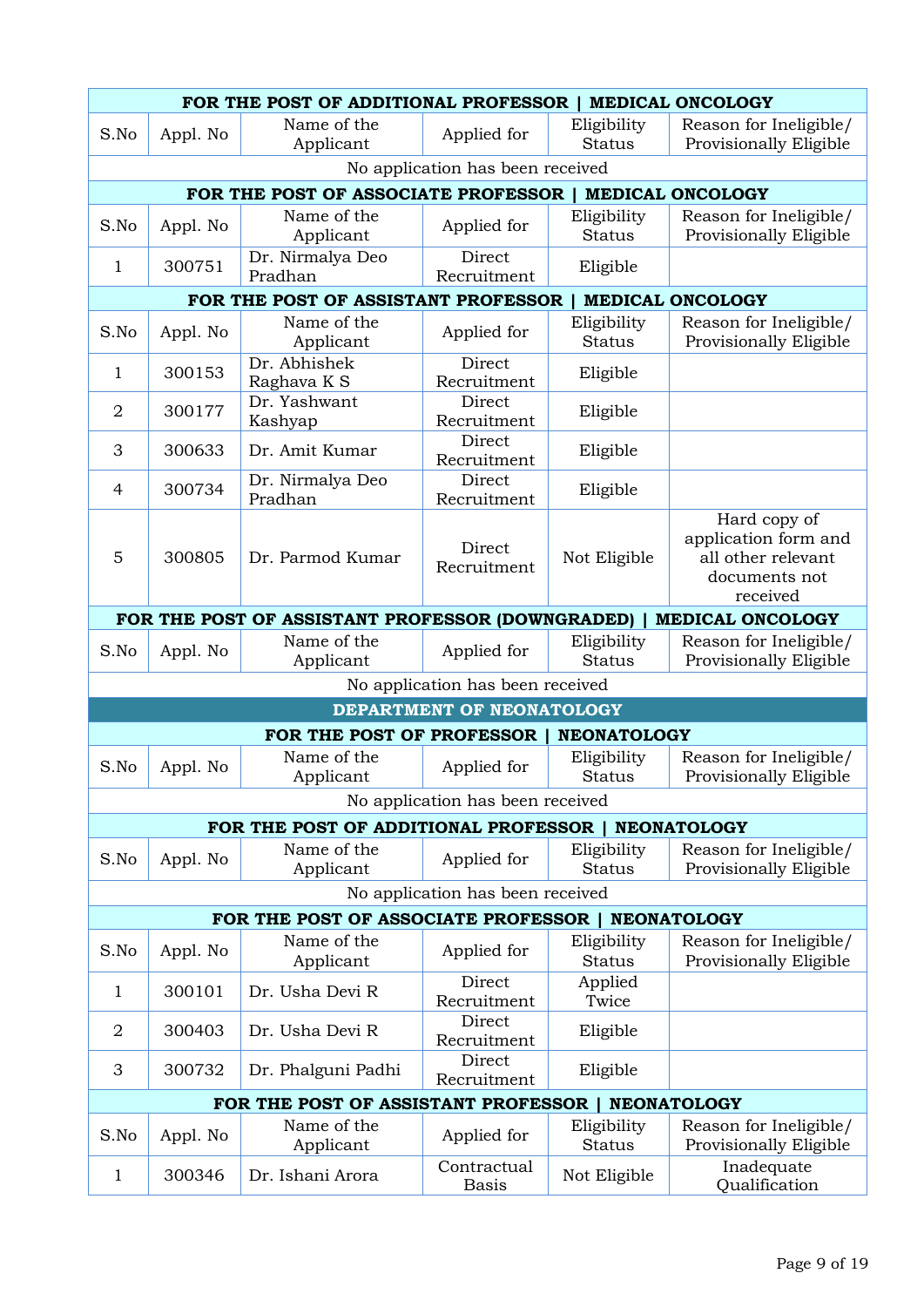| S.No           | Appl. No | Name of the<br>Applicant                         | Applied for                      | Eligibility<br><b>Status</b> | Reason for Ineligible/<br>Provisionally Eligible                                        |
|----------------|----------|--------------------------------------------------|----------------------------------|------------------------------|-----------------------------------------------------------------------------------------|
| $\overline{2}$ | 300691   | Dr. Rohit Anand                                  | Direct<br>Recruitment            | Not Eligible                 | Hard copy of<br>application form and<br>all other relevant<br>documents not<br>received |
|                |          | FOR THE POST OF ASSISTANT PROFESSOR (DOWNGRADED) |                                  |                              | <b>NEONATOLOGY</b>                                                                      |
| S.No           | Appl. No | Name of the<br>Applicant                         | Applied for                      | Eligibility<br><b>Status</b> | Reason for Ineligible/<br>Provisionally Eligible                                        |
|                |          |                                                  | No application has been received |                              |                                                                                         |
|                |          |                                                  | DEPARTMENT OF NEUROLOGY          |                              |                                                                                         |
|                |          | FOR THE POST OF PROFESSOR                        |                                  | <b>NEUROLOGY</b>             |                                                                                         |
| S.No           | Appl. No | Name of the<br>Applicant                         | Applied for                      | Eligibility<br><b>Status</b> | Reason for Ineligible/<br>Provisionally Eligible                                        |
|                |          |                                                  | No application has been received |                              |                                                                                         |
|                |          | FOR THE POST OF ADDITIONAL PROFESSOR             |                                  |                              | <b>NEUROLOGY</b>                                                                        |
| S.No           | Appl. No | Name of the<br>Applicant                         | Applied for                      | Eligibility<br><b>Status</b> | Reason for Ineligible/<br>Provisionally Eligible                                        |
|                |          |                                                  | No application has been received |                              |                                                                                         |
|                |          | FOR THE POST OF ASSOCIATE PROFESSOR              |                                  |                              | <b>NEUROLOGY</b>                                                                        |
| S.No           | Appl. No | Name of the<br>Applicant                         | Applied for                      | Eligibility<br><b>Status</b> | Reason for Ineligible/<br>Provisionally Eligible                                        |
|                |          |                                                  | No application has been received |                              |                                                                                         |
|                |          | FOR THE POST OF ASSISTANT PROFESSOR              |                                  |                              | <b>NEUROLOGY</b>                                                                        |
| S.No           | Appl. No | Name of the<br>Applicant                         | Applied for                      | Eligibility<br><b>Status</b> | Reason for Ineligible/<br>Provisionally Eligible                                        |
| $\mathbf{1}$   | 300211   | Dr. Rajesh Kumar<br>Meher                        | Direct<br>Recruitment            | Not Eligible                 | Hard copy of<br>application form and<br>all other relevant<br>documents not<br>received |
| $\overline{2}$ | 300233   | Dr. Sagarika<br>Mahapatro                        | Direct<br>Recruitment            | Eligible                     |                                                                                         |
| 3              | 300280   | Dr. Bhuwan<br>Sharma                             | Direct<br>Recruitment            | Eligible                     |                                                                                         |
| 4              | 300371   | Dr. Biswamohan<br>Mishra                         | Direct<br>Recruitment            | Eligible                     |                                                                                         |
| 5              | 300816   | Dr. Saravana<br>Sukriya S                        | Direct<br>Recruitment            | Eligible                     |                                                                                         |
| 6              | 300895   | Dr. Tapas Pani                                   | Direct<br>Recruitment            | Provisionally<br>Eligible    | Subject to submission<br>of clarification<br>regarding super<br>speciality Degree       |
|                |          | FOR THE POST OF ASSISTANT PROFESSOR (DOWNGRADED) |                                  |                              | <b>NEUROLOGY</b>                                                                        |
| S.No           | Appl. No | Name of the<br>Applicant                         | Applied for                      | Eligibility<br><b>Status</b> | Reason for Ineligible/<br>Provisionally Eligible                                        |
|                |          |                                                  | No application has been received |                              |                                                                                         |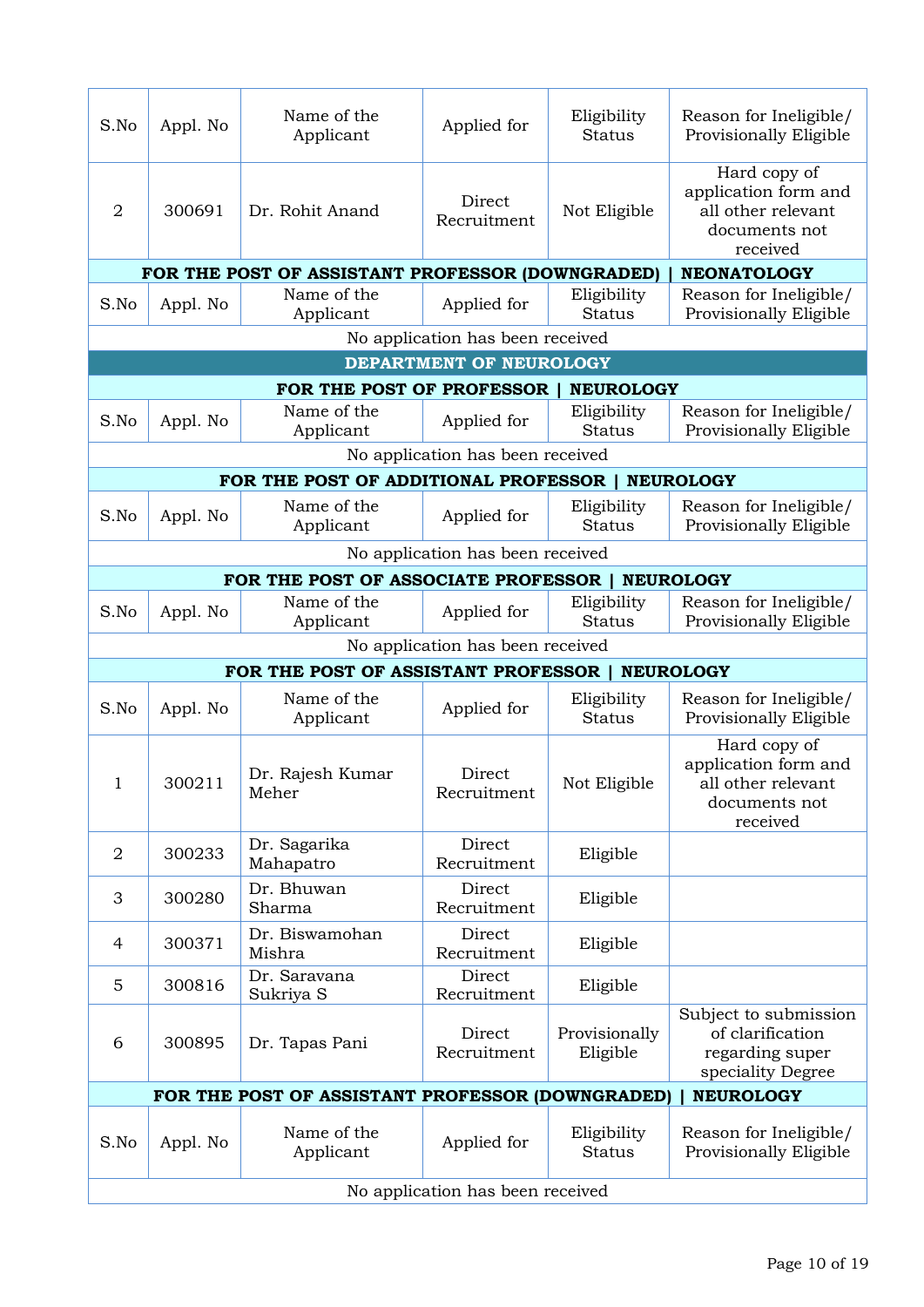| DEPARTMENT OF NEUROSURGERY       |                                                    |                                        |                                  |                              |                                                                                           |  |  |  |
|----------------------------------|----------------------------------------------------|----------------------------------------|----------------------------------|------------------------------|-------------------------------------------------------------------------------------------|--|--|--|
|                                  | FOR THE POST OF PROFESSOR  <br><b>NEUROSURGERY</b> |                                        |                                  |                              |                                                                                           |  |  |  |
| S.No                             | Appl. No                                           | Name of the<br>Applicant               | Applied for                      | Eligibility<br><b>Status</b> | Reason for Ineligible/<br>Provisionally Eligible                                          |  |  |  |
| No application has been received |                                                    |                                        |                                  |                              |                                                                                           |  |  |  |
|                                  |                                                    | FOR THE POST OF ADDITIONAL PROFESSOR   |                                  |                              | <b>NEUROSURGERY</b>                                                                       |  |  |  |
| S.No                             | Appl. No                                           | Name of the<br>Applicant               | Applied for                      | Eligibility<br><b>Status</b> | Reason for Ineligible/<br>Provisionally Eligible                                          |  |  |  |
|                                  |                                                    |                                        | No application has been received |                              |                                                                                           |  |  |  |
|                                  |                                                    | FOR THE POST OF ASSOCIATE PROFESSOR    |                                  |                              | <b>NEUROSURGERY</b>                                                                       |  |  |  |
| S.No                             | Appl. No                                           | Name of the<br>Applicant               | Applied for                      | Eligibility<br><b>Status</b> | Reason for Ineligible/<br>Provisionally Eligible                                          |  |  |  |
| 1                                | 300017                                             | Dr. Shailendra D<br>Anjankar           | Direct<br>Recruitment            | Provisionally<br>Eligible    | Subject to submission<br>of valid OBC<br>certificate                                      |  |  |  |
| $\overline{2}$                   | 300126                                             | Dr. Supriya<br>Chauhan                 | Direct<br>Recruitment            | Not Eligible                 | Inadequate<br>Experience                                                                  |  |  |  |
| 3                                | 300128                                             | Dr. Gajbhare Sunil<br>Venkati          | Direct<br>Recruitment            | Eligible                     |                                                                                           |  |  |  |
| 4                                | 300220                                             | Dr. Gandhoke<br>Charandeep Singh       | Direct<br>Recruitment            | Not Eligible                 | Inadequate<br>Experience                                                                  |  |  |  |
| 5                                | 300303                                             | Dr. Gautam Dutta                       | Direct<br>Recruitment            | Eligible                     |                                                                                           |  |  |  |
| 6                                | 300400                                             | Dr. Saswat Kumar<br>Dandpat            | Direct<br>Recruitment            | Provisionally<br>Eligible    | Subject to submission<br>of complete<br>Teaching/Research<br>experience<br>certificate(s) |  |  |  |
| $\overline{7}$                   | 300496                                             | Dr. Binoy Kumar<br>Singh               | Direct<br>Recruitment            | Eligible                     |                                                                                           |  |  |  |
| 8                                | 300873                                             | Dr. Prasheelkumar<br>Premnarayan Gupta | Direct<br>Recruitment            | Eligible                     |                                                                                           |  |  |  |
|                                  |                                                    | FOR THE POST OF ASSISTANT PROFESSOR    |                                  |                              | <b>NEUROSURGERY</b>                                                                       |  |  |  |
| S.No                             | Appl. No                                           | Name of the<br>Applicant               | Applied for                      | Eligibility<br><b>Status</b> | Reason for Ineligible/<br>Provisionally Eligible                                          |  |  |  |
| 1                                | 300045                                             | Dr. Amit Dahiya                        | Contractual<br><b>Basis</b>      | Eligible                     |                                                                                           |  |  |  |
| $\overline{2}$                   | 300081                                             | Dr. Ankur<br>Shrivastava               | Direct<br>Recruitment            | Eligible                     |                                                                                           |  |  |  |
| 3                                | 300088                                             | Dr. Sharma Ashish<br>Rampratap         | Direct<br>Recruitment            | Provisionally<br>Eligible    | Subject to submission<br>of NOC from current<br>employer                                  |  |  |  |
| 4                                | 300124                                             | Dr. Supriya<br>Chauhan                 | Direct<br>Recruitment            | Eligible                     |                                                                                           |  |  |  |
| 5                                | 300129                                             | Dr. Patil Sandeep<br>Gunadhar          | Direct<br>Recruitment            | Not Eligible                 | Hard copy of<br>application form and<br>all other relevant<br>documents not<br>received   |  |  |  |
| 6                                | 300138                                             | Dr. Amit Dahiya                        | Direct<br>Recruitment            | Eligible                     |                                                                                           |  |  |  |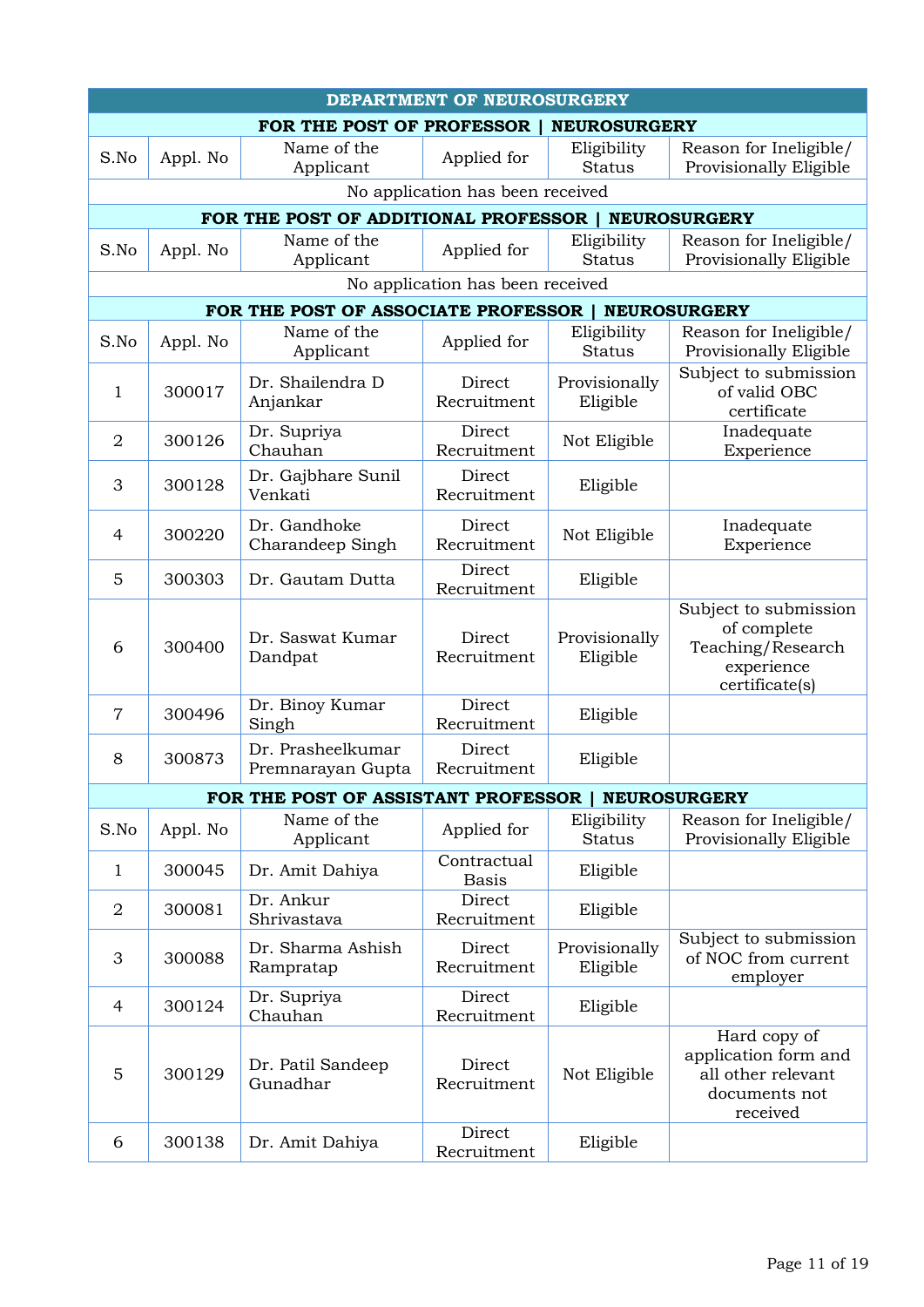| S.No           | Appl. No | Name of the<br>Applicant                         | Applied for                 | Eligibility<br><b>Status</b> | Reason for Ineligible/<br>Provisionally Eligible                                                           |
|----------------|----------|--------------------------------------------------|-----------------------------|------------------------------|------------------------------------------------------------------------------------------------------------|
| $\overline{7}$ | 300219   | Dr. Mayukh Kamal<br>Goswami                      | Direct<br>Recruitment       | Not Eligible                 | Hard copy of<br>application form and<br>all other relevant<br>documents not<br>received                    |
| 8              | 300234   | Dr. Gandhoke<br>Charandeep Singh                 | Direct<br>Recruitment       | Eligible                     |                                                                                                            |
| 9              | 300269   | Dr. Garga Basu                                   | Direct<br>Recruitment       | Eligible                     |                                                                                                            |
| 10             | 300323   | Dr. Dhanwantari<br>Shukla                        | Direct<br>Recruitment       | Not Eligible                 | Inadequate<br>Experience                                                                                   |
| 11             | 300394   | Dr. Arjun Dhar                                   | Direct<br>Recruitment       | Provisionally<br>Eligible    | Subject to submission<br>of Marksheets of<br>MBBS, DNB Degree<br>Certificate mentioning<br>six year course |
| 12             | 300421   | Dr. Niraj Kumar<br>Choudhary                     | Direct<br>Recruitment       | Eligible                     |                                                                                                            |
| 13             | 300455   | Dr. Saswat Kumar<br>Dandpat                      | Direct<br>Recruitment       | Eligible                     |                                                                                                            |
| 14             | 300580   | Dr. Aishik<br>Mukherjee                          | Direct<br>Recruitment       | Eligible                     |                                                                                                            |
| 15             | 300581   | Dr. Tamajyoti<br>Ghosh                           | Direct<br>Recruitment       | Eligible                     |                                                                                                            |
| 16             | 300710   | Dr. Satyajit Panda                               | Direct<br>Recruitment       | Eligible                     |                                                                                                            |
| 17             | 300722   | Dr. Vibhu Shankar<br>Parashar                    | Direct<br>Recruitment       | Eligible                     |                                                                                                            |
| 18             | 300818   | Dr. Prasheelkumar<br>Premnarayan Gupta           | Direct<br>Recruitment       | Eligible                     |                                                                                                            |
| 19             | 300845   | Dr. Nitish Nayak                                 | Direct<br>Recruitment       | Eligible                     |                                                                                                            |
| 20             | 300882   | Dr. Siroya Hardik<br>Lalit                       | Direct<br>Recruitment       | Eligible                     |                                                                                                            |
|                |          | FOR THE POST OF ASSISTANT PROFESSOR (DOWNGRADED) |                             |                              | <b>NEUROSURGERY</b>                                                                                        |
| S.No           | Appl. No | Name of the<br>Applicant                         | Applied for                 | Eligibility<br><b>Status</b> | Reason for Ineligible/<br>Provisionally Eligible                                                           |
| 1              | 300103   | Dr. Sharma Ashish<br>Rampratap                   | Contractual<br><b>Basis</b> | Eligible                     |                                                                                                            |
| $\overline{2}$ | 300122   | Dr. Supriya<br>Chauhan                           | Contractual<br><b>Basis</b> | Not Eligible                 | Hard copy of<br>application form and<br>all other relevant<br>documents not<br>received                    |
| 3              | 300130   | Dr. Patil Sandeep<br>Gunadhar                    | Contractual<br><b>Basis</b> | Not Eligible                 | Hard copy of<br>application form and<br>all other relevant<br>documents not<br>received                    |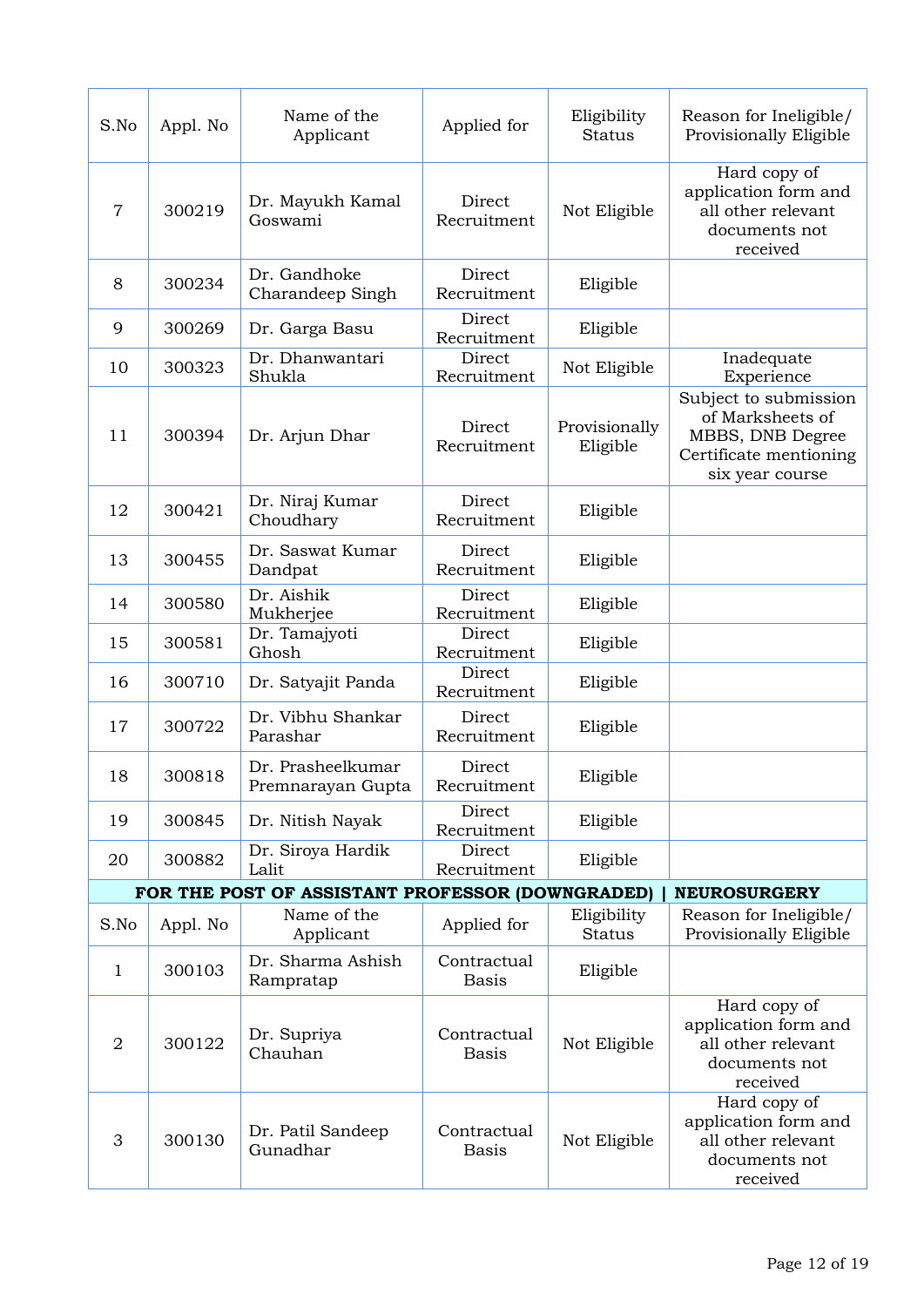| S.No                             | Appl. No | Name of the<br>Applicant                              | Applied for                      | Eligibility<br><b>Status</b> | Reason for Ineligible/<br>Provisionally Eligible                                          |  |  |
|----------------------------------|----------|-------------------------------------------------------|----------------------------------|------------------------------|-------------------------------------------------------------------------------------------|--|--|
| 4                                | 300131   | Dr. Patil Sandeep<br>Gunadhar                         | Contractual<br><b>Basis</b>      | Not Eligible                 | Hard copy of<br>application form and<br>all other relevant<br>documents not<br>received   |  |  |
| 5                                | 300813   | Dr. Vibhu Shankar<br>Parashar                         | Contractual<br><b>Basis</b>      | Eligible                     |                                                                                           |  |  |
|                                  |          |                                                       | DEPARTMENT OF NUCLEAR MEDICINE   |                              |                                                                                           |  |  |
|                                  |          | FOR THE POST OF PROFESSOR                             |                                  | <b>NUCLEAR MEDICINE</b>      |                                                                                           |  |  |
| S.No                             | Appl. No | Name of the<br>Applicant                              | Applied for                      | Eligibility<br><b>Status</b> | Reason for Ineligible/<br>Provisionally Eligible                                          |  |  |
|                                  |          |                                                       | No application has been received |                              |                                                                                           |  |  |
|                                  |          | FOR THE POST OF ADDITIONAL PROFESSOR                  |                                  |                              | <b>NUCLEAR MEDICINE</b>                                                                   |  |  |
| S.No                             | Appl. No | Name of the<br>Applicant                              | Applied for                      | Eligibility<br><b>Status</b> | Reason for Ineligible/<br>Provisionally Eligible                                          |  |  |
|                                  |          |                                                       | No application has been received |                              |                                                                                           |  |  |
|                                  |          | FOR THE POST OF ASSOCIATE PROFESSOR                   |                                  |                              | <b>NUCLEAR MEDICINE</b>                                                                   |  |  |
| S.No                             | Appl. No | Name of the<br>Applicant                              | Applied for                      | Eligibility<br><b>Status</b> | Reason for Ineligible/<br>Provisionally Eligible                                          |  |  |
| No application has been received |          |                                                       |                                  |                              |                                                                                           |  |  |
|                                  |          | FOR THE POST OF ASSISTANT PROFESSOR                   |                                  |                              | <b>NUCLEAR MEDICINE</b>                                                                   |  |  |
| S.No                             | Appl. No | Name of the<br>Applicant                              | Applied for                      | Eligibility<br><b>Status</b> | Reason for Ineligible/<br>Provisionally Eligible                                          |  |  |
|                                  |          |                                                       | No application has been received |                              |                                                                                           |  |  |
|                                  |          | FOR THE POST OF ASSISTANT PROFESSOR (DOWNGRADED)      |                                  |                              | <b>NUCLEAR MEDICINE</b>                                                                   |  |  |
| S.No                             | Appl. No | Name of the<br>Applicant                              | Applied for                      | Eligibility<br><b>Status</b> | Reason for Ineligible/<br>Provisionally Eligible                                          |  |  |
| $\mathbf{1}$                     | 300506   | Dr. Vivek Baghel                                      | Contractual<br><b>Basis</b>      | Eligible                     |                                                                                           |  |  |
|                                  |          |                                                       | DEPARTMENT OF RADIO DIAGNOSIS    |                              |                                                                                           |  |  |
|                                  |          | FOR THE POST OF PROFESSOR                             |                                  | <b>RADIO DIAGNOSIS</b>       |                                                                                           |  |  |
| S.No                             | Appl. No | Name of the<br>Applicant                              | Applied for                      | Eligibility<br><b>Status</b> | Reason for Ineligible/<br>Provisionally Eligible                                          |  |  |
| 1                                | 300644   | Dr. Kalyani Parida                                    | Contractual<br><b>Basis</b>      | Provisionally<br>Eligible    | Subject to submission<br>of complete<br>Teaching/Research<br>experience<br>certificate(s) |  |  |
|                                  |          | FOR THE POST OF ADDITIONAL PROFESSOR                  |                                  |                              | <b>RADIO DIAGNOSIS</b>                                                                    |  |  |
| S.No                             | Appl. No | Name of the<br>Applicant                              | Applied for                      | Eligibility<br><b>Status</b> | Reason for Ineligible/<br>Provisionally Eligible                                          |  |  |
|                                  |          |                                                       | No application has been received |                              |                                                                                           |  |  |
|                                  |          | FOR THE POST OF ASSOCIATE PROFESSOR   RADIO DIAGNOSIS |                                  |                              |                                                                                           |  |  |
| S.No                             | Appl. No | Name of the<br>Applicant                              | Applied for                      | Eligibility<br><b>Status</b> | Reason for Ineligible/<br>Provisionally Eligible                                          |  |  |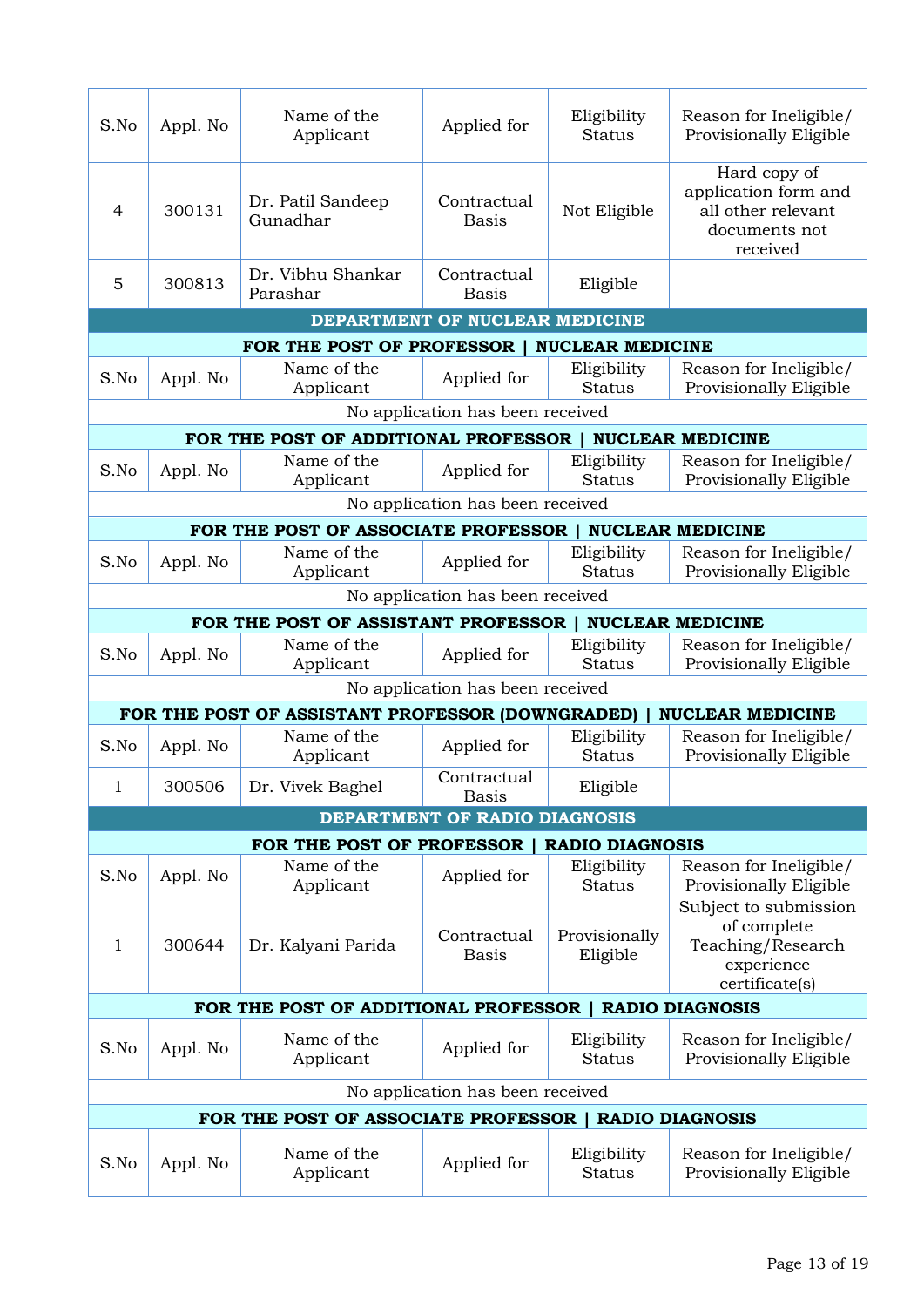| S.No           | Appl. No | Name of the<br>Applicant            | Applied for           | Eligibility<br><b>Status</b> | Reason for Ineligible/<br>Provisionally Eligible                                        |
|----------------|----------|-------------------------------------|-----------------------|------------------------------|-----------------------------------------------------------------------------------------|
| 1              | 300273   | Dr. Neeraj Jain                     | Direct<br>Recruitment | Provisionally<br>Eligible    | Subject to submission<br>of NOC for AIIMS<br>Raipur from current<br>employer            |
| $\overline{2}$ | 300629   | Dr. Manish Kumar                    | Direct<br>Recruitment | Eligible                     |                                                                                         |
| 3              | 300703   | Dr. Dr Nilesh Gupta                 | Direct<br>Recruitment | Eligible                     |                                                                                         |
|                |          | FOR THE POST OF ASSISTANT PROFESSOR |                       |                              | <b>RADIO DIAGNOSIS</b>                                                                  |
| S.No           | Appl. No | Name of the<br>Applicant            | Applied for           | Eligibility<br><b>Status</b> | Reason for Ineligible/<br>Provisionally Eligible                                        |
| 1              | 300002   | Dr. Sameer Peer                     | Direct<br>Recruitment | Eligible                     |                                                                                         |
| $\overline{2}$ | 300065   | Dr. Ranjan Kumar<br>Patel           | Direct<br>Recruitment | Not Eligible                 | Hard copy of<br>application form and<br>all other relevant<br>documents not<br>received |
| 3              | 300150   | Dr. Rajendra Kumar<br>Behera        | Direct<br>Recruitment | Not Eligible                 | Hard copy of<br>application form and<br>all other relevant<br>documents not<br>received |
| 4              | 300225   | Dr. Richa Singh<br>Chauhan          | Direct<br>Recruitment | Eligible                     |                                                                                         |
| 5              | 300227   | Dr. Nihar Kathrani                  | Direct<br>Recruitment | Eligible                     |                                                                                         |
| 6              | 300241   | Dr. Karthika S                      | Direct<br>Recruitment | Applied<br>Twice             |                                                                                         |
| $\overline{7}$ | 300246   | Dr. Shailendra<br>Singh Naik        | Direct<br>Recruitment | Eligible                     |                                                                                         |
| 8              | 300267   | Dr. Karthika S                      | Direct<br>Recruitment | Eligible                     |                                                                                         |
| 9              | 300537   | Dr. Thakker Vishal<br>Dhirenbhai    | Direct<br>Recruitment | Eligible                     |                                                                                         |
| 10             | 300631   | Dr. Manish Kumar                    | Direct<br>Recruitment | Eligible                     |                                                                                         |
| 11             | 300704   | Dr. Nilesh Gupta                    | Direct<br>Recruitment | Eligible                     |                                                                                         |
| 12             | 300721   | Dr. Arunprakash P                   | Direct<br>Recruitment | Not Eligible                 | Hard copy of<br>application form and<br>all other relevant<br>documents not<br>received |
| 13             | 300765   | Dr. Manali                          | Direct<br>Recruitment | Eligible                     |                                                                                         |
| 14             | 300820   | Dr. Manoj Kumar<br>Nayak            | Direct<br>Recruitment | Eligible                     |                                                                                         |
| 15             | 300869   | Dr. Bapi Barman                     | Direct<br>Recruitment | Not Eligible                 | Inadequate<br>Experience                                                                |
| 16             | 300884   | Dr. Abhishek Kotwal                 | Direct<br>Recruitment | Not Eligible                 | Inadequate<br>Experience                                                                |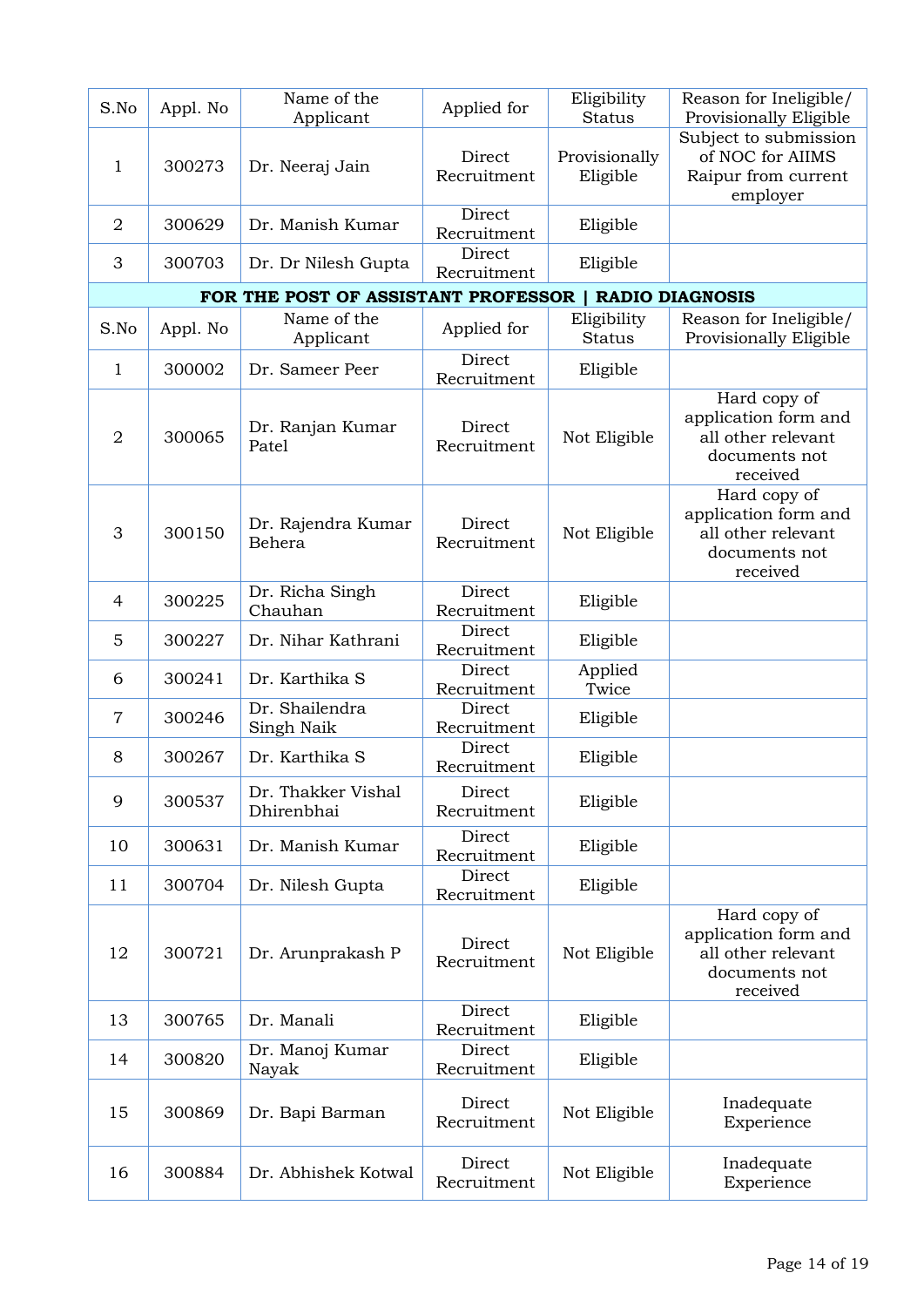|                | FOR THE POST OF ASSISTANT PROFESSOR (DOWNGRADED)<br><b>RADIO DIAGNOSIS</b> |                                                       |                                  |                              |                                                  |  |
|----------------|----------------------------------------------------------------------------|-------------------------------------------------------|----------------------------------|------------------------------|--------------------------------------------------|--|
| S.No           | Appl. No                                                                   | Name of the<br>Applicant                              | Applied for                      | Eligibility<br><b>Status</b> | Reason for Ineligible/<br>Provisionally Eligible |  |
| $\mathbf 1$    | 300007                                                                     | Dr. Sameer Peer                                       | Contractual<br><b>Basis</b>      | Eligible                     |                                                  |  |
|                |                                                                            |                                                       | DEPARTMENT OF RADIO THERAPY      |                              |                                                  |  |
|                |                                                                            | FOR THE POST OF PROFESSOR                             |                                  | <b>RADIO THERAPY</b>         |                                                  |  |
| S.No           | Appl. No                                                                   | Name of the<br>Applicant                              | Applied for                      | Eligibility<br><b>Status</b> | Reason for Ineligible/<br>Provisionally Eligible |  |
| 1              | 300257                                                                     | Dr. Siddhartha<br>Nanda                               | Direct<br>Recruitment            | Eligible                     |                                                  |  |
|                |                                                                            | FOR THE POST OF ADDITIONAL PROFESSOR   RADIO THERAPY  |                                  |                              |                                                  |  |
| S.No           | Appl. No                                                                   | Name of the<br>Applicant                              | Applied for                      | Eligibility<br><b>Status</b> | Reason for Ineligible/<br>Provisionally Eligible |  |
| $\mathbf{1}$   | 300299                                                                     | Dr. Indira Yadav                                      | Direct<br>Recruitment            | Eligible                     |                                                  |  |
|                |                                                                            | FOR THE POST OF ASSISTANT PROFESSOR   RADIO THERAPY   |                                  |                              |                                                  |  |
| S.No           | Appl. No                                                                   | Name of the<br>Applicant                              | Applied for                      | Eligibility<br><b>Status</b> | Reason for Ineligible/<br>Provisionally Eligible |  |
| $\mathbf 1$    | 300133                                                                     | Dr. Papuji Meher                                      | Direct<br>Recruitment            | Eligible                     |                                                  |  |
| $\overline{2}$ | 300542                                                                     | Dr. Sumit Kumar                                       | Direct<br>Recruitment            | Not Eligible                 | OBC certificate not<br>attached                  |  |
|                |                                                                            | FOR THE POST OF ASSISTANT PROFESSOR (DOWNGRADED)      |                                  |                              | <b>RADIO THERAPY</b>                             |  |
| S.No           | Appl. No                                                                   | Name of the<br>Applicant                              | Applied for                      | Eligibility<br><b>Status</b> | Reason for Ineligible/<br>Provisionally Eligible |  |
|                |                                                                            |                                                       | No application has been received |                              |                                                  |  |
|                |                                                                            | DEPARTMENT OF SURGICAL GASTROENTEROLOGY               |                                  |                              |                                                  |  |
|                |                                                                            | FOR THE POST OF PROFESSOR   SURGICAL GASTROENTEROLOGY |                                  |                              |                                                  |  |
| S.No           | Appl. No                                                                   | Name of the<br>Applicant                              | Applied for                      | Eligibility<br><b>Status</b> | Reason for Ineligible/<br>Provisionally Eligible |  |
|                |                                                                            |                                                       | No application has been received |                              |                                                  |  |
|                |                                                                            | FOR THE POST OF ADDITIONAL PROFESSOR                  |                                  |                              | SURGICAL GASTROENTEROLOGY                        |  |
| S.No           | Appl. No                                                                   | Name of the<br>Applicant                              | Applied for                      | Eligibility<br><b>Status</b> | Reason for Ineligible/<br>Provisionally Eligible |  |
| $\mathbf 1$    | 300359                                                                     | Dr. Priyadarshan<br>Anand Jategaonkar                 | Direct<br>Recruitment            | Not Eligible                 | Inadequate<br>Experience                         |  |
|                |                                                                            | FOR THE POST OF ASSOCIATE PROFESSOR                   |                                  |                              | SURGICAL GASTROENTEROLOGY                        |  |
| S.No           | Appl. No                                                                   | Name of the<br>Applicant                              | Applied for                      | Eligibility<br><b>Status</b> | Reason for Ineligible/<br>Provisionally Eligible |  |
| 1              | 300230                                                                     | Dr. Shahana Gupta                                     | Direct<br>Recruitment            | Eligible                     |                                                  |  |
| $\overline{2}$ | 300456                                                                     | Dr. Priyadarshan<br>Anand Jategaonkar                 | Direct<br>Recruitment            | Eligible                     |                                                  |  |
| 3              | 300766                                                                     | Dr. Kishor Suresh<br>Jain                             | Direct<br>Recruitment            | Eligible                     |                                                  |  |
|                |                                                                            | FOR THE POST OF ASSISTANT PROFESSOR                   |                                  |                              | SURGICAL GASTROENTEROLOGY                        |  |
| S.No           | Appl. No                                                                   | Name of the<br>Applicant                              | Applied for                      | Eligibility<br><b>Status</b> | Reason for Ineligible/<br>Provisionally Eligible |  |
| 1              | 300156                                                                     | Dr. Mayank<br>Shekhar Sharma                          | Direct<br>Recruitment            | Eligible                     |                                                  |  |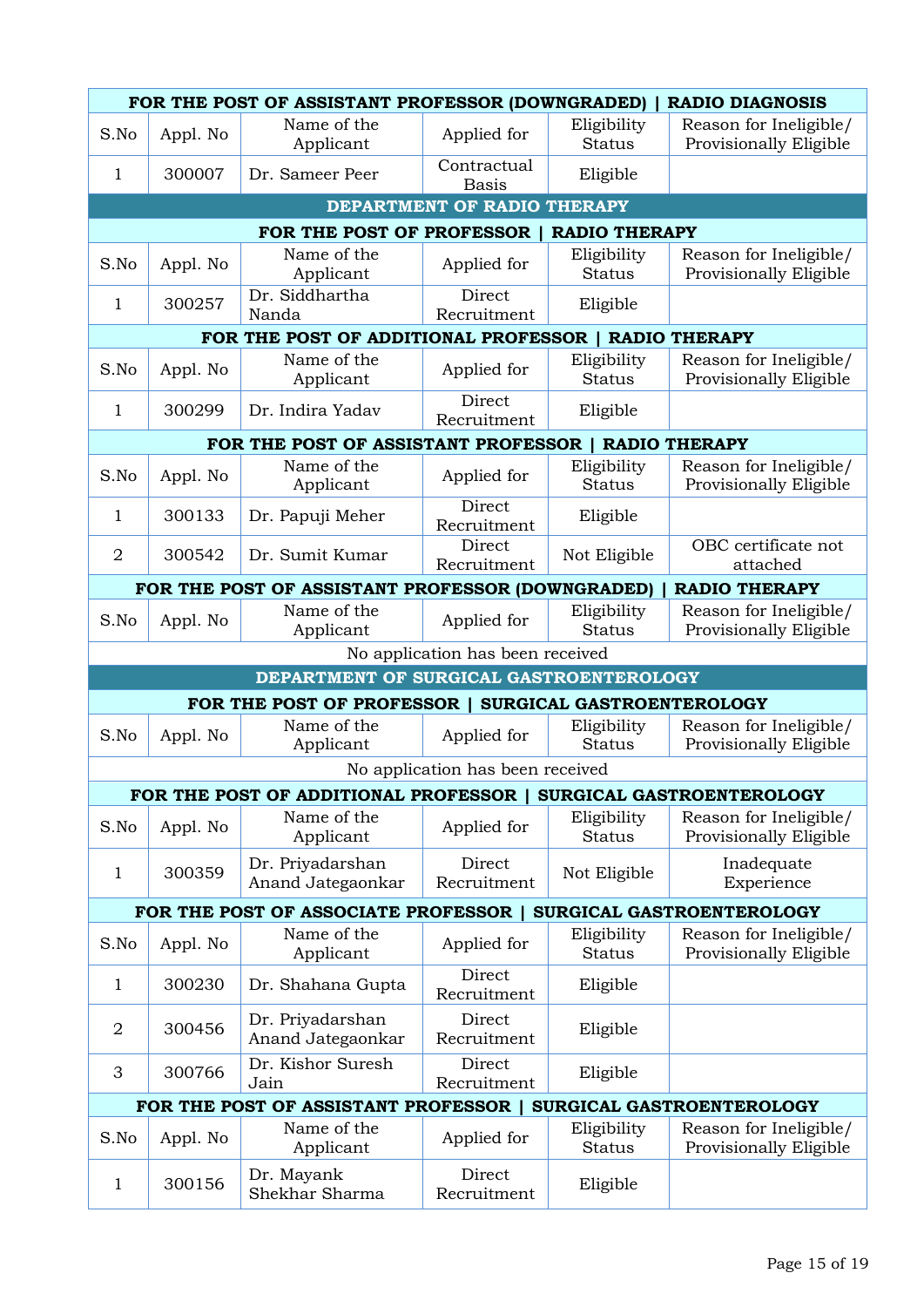| S.No           | Appl. No | Name of the<br>Applicant                         | Applied for                      | Eligibility<br><b>Status</b> | Reason for Ineligible/<br>Provisionally Eligible                                                                                                            |
|----------------|----------|--------------------------------------------------|----------------------------------|------------------------------|-------------------------------------------------------------------------------------------------------------------------------------------------------------|
| $\overline{2}$ | 300334   | Dr. Shahnawaz<br>Danish                          | Direct<br>Recruitment            | Not Eligible                 | Hard copy of<br>application form and<br>all other relevant<br>documents not<br>received                                                                     |
| 3              | 300662   | Dr. Souvik Paul                                  | Direct<br>Recruitment            | Provisionally<br>Eligible    | Subject to submission<br>of provisional Degree<br>Certificate of Super<br>speciality                                                                        |
| 4              | 300833   | Dr.<br>Mohanasundaram A                          | Direct<br>Recruitment            | Provisionally<br>Eligible    | Subject to submission<br>of Degree Certificate                                                                                                              |
|                |          | FOR THE POST OF ASSISTANT PROFESSOR (DOWNGRADED) |                                  |                              | <b>SURGICAL</b>                                                                                                                                             |
|                |          |                                                  | <b>GASTROENTEROLOGY</b>          |                              |                                                                                                                                                             |
| S.No           | Appl. No | Name of the<br>Applicant                         | Applied for                      | Eligibility<br><b>Status</b> | Reason for Ineligible/<br>Provisionally Eligible                                                                                                            |
|                |          |                                                  | No application has been received |                              |                                                                                                                                                             |
|                |          |                                                  | DEPARTMENT OF SURGICAL ONCOLOGY  |                              |                                                                                                                                                             |
|                |          | FOR THE POST OF PROFESSOR                        |                                  | <b>SURGICAL ONCOLOGY</b>     |                                                                                                                                                             |
| S.No           | Appl. No | Name of the<br>Applicant                         | Applied for                      | Eligibility<br><b>Status</b> | Reason for Ineligible/<br>Provisionally Eligible                                                                                                            |
|                |          |                                                  | No application has been received |                              |                                                                                                                                                             |
|                |          | FOR THE POST OF ADDITIONAL PROFESSOR             |                                  |                              | <b>SURGICAL ONCOLOGY</b>                                                                                                                                    |
| S.No           | Appl. No | Name of the<br>Applicant                         | Applied for                      | Eligibility<br><b>Status</b> | Reason for Ineligible/<br>Provisionally Eligible                                                                                                            |
| 1              | 300173   | Dr. Jayakumar                                    | Direct<br>Recruitment            | Not Eligible                 | Overage                                                                                                                                                     |
|                |          | FOR THE POST OF ASSOCIATE PROFESSOR              |                                  |                              | SURGICAL ONCOLOGY                                                                                                                                           |
| S.No           | Appl. No | Name of the<br>Applicant                         | Applied for                      | Eligibility<br><b>Status</b> | Reason for Ineligible/<br>Provisionally Eligible                                                                                                            |
| 1              | 300674   | Dr. Bharat Bhushan<br>Khurse                     | Direct<br>Recruitment            | Not Eligible                 | Inadequate<br>Experience                                                                                                                                    |
| 2              | 300837   | Dr. Paramesh S                                   | Direct<br>Recruitment            | Not Eligible                 | Inadequate<br>Experience                                                                                                                                    |
|                |          | FOR THE POST OF ASSISTANT PROFESSOR              |                                  |                              | SURGICAL ONCOLOGY                                                                                                                                           |
|                |          | Name of the                                      |                                  | Eligibility                  | <b>Reason for</b>                                                                                                                                           |
| S.No           | Appl. No | <b>Applicant</b>                                 | <b>Applied for</b>               | <b>Status</b>                | Ineligible/<br><b>Provisionally Eligible</b>                                                                                                                |
| $\mathbf{1}$   | 300308   | Dr. Abhijeet Singh                               | Direct<br>Recruitment            | Provisionally<br>Eligible    | Subject to submission<br>of relevant document<br>for equivalency<br>between 'M.Ch. Head<br>& Neck surgery and<br>Oncology' and 'M.Ch.<br>Surgical Oncology' |
| $\overline{2}$ | 300317   | Dr. Mandar Ramesh<br>Tilak                       | Direct<br>Recruitment            | Eligible                     |                                                                                                                                                             |
| 3              | 300685   | Dr. Bharat Bhushan<br>Khurse                     | Direct<br>Recruitment            | Eligible                     |                                                                                                                                                             |
| 4              | 300796   | Dr. G V N Reddy                                  | Direct<br>Recruitment            | Not Eligible                 | Inadequate<br>Qualification                                                                                                                                 |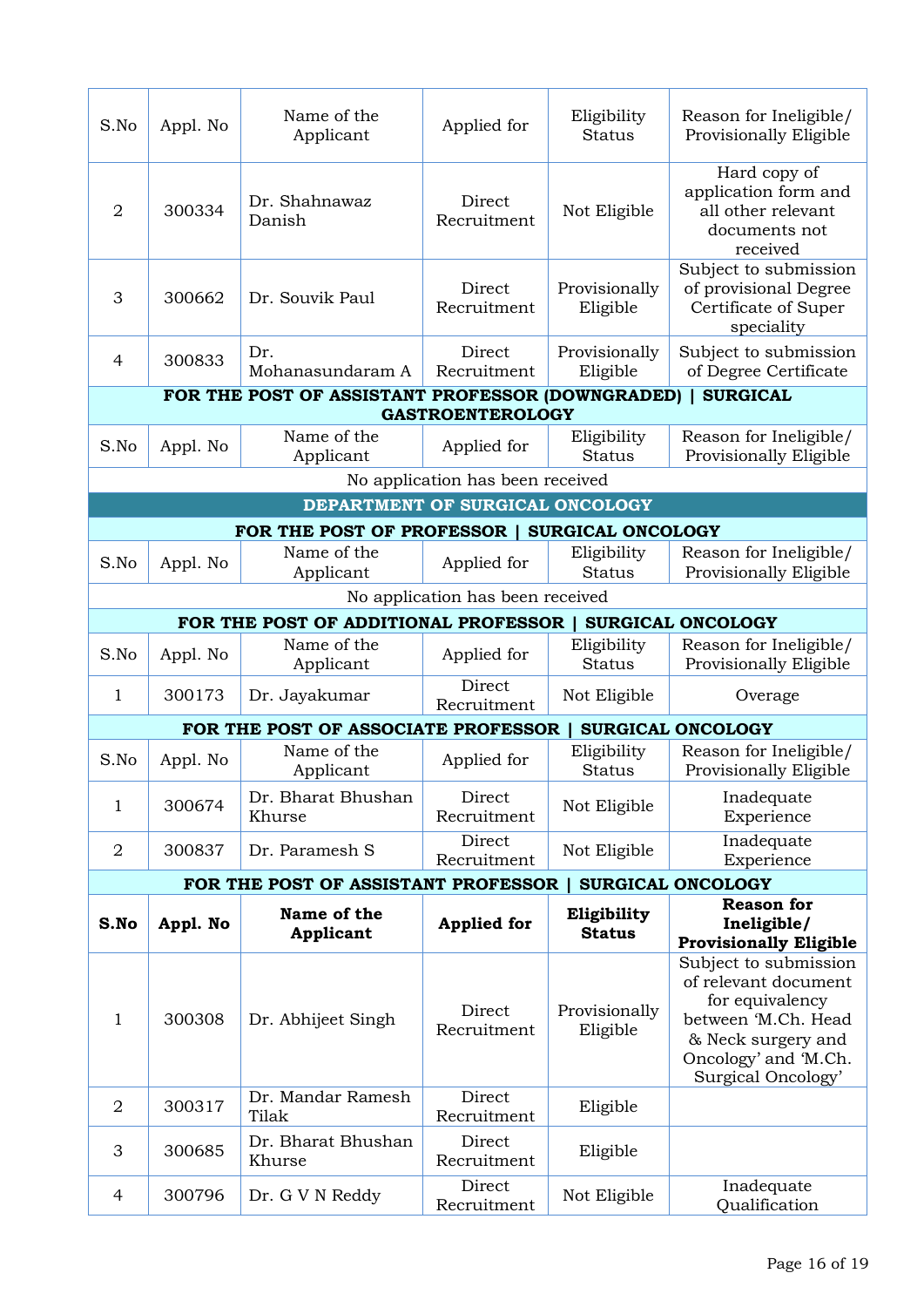| S.No           | Appl. No | Name of the<br>Applicant                                            | Applied for                       | Eligibility<br><b>Status</b> | Reason for Ineligible/<br>Provisionally Eligible                                        |
|----------------|----------|---------------------------------------------------------------------|-----------------------------------|------------------------------|-----------------------------------------------------------------------------------------|
| 5              | 300898   | Dr. Ajay Kumar<br>Yadav                                             | Direct<br>Recruitment             | Not Eligible                 | Hard copy of<br>application form and<br>all other relevant<br>documents not<br>received |
|                |          | FOR THE POST OF ASSISTANT PROFESSOR (DOWNGRADED)                    |                                   |                              | <b>SURGICAL ONCOLOGY</b>                                                                |
| S.No           | Appl. No | Name of the<br>Applicant                                            | Applied for                       | Eligibility<br><b>Status</b> | Reason for Ineligible/<br>Provisionally Eligible                                        |
|                |          |                                                                     | No application has been received  |                              |                                                                                         |
|                |          | DEPARTMENT OF TRAUMA & EMERGENCY (ANAESTHESIA)                      |                                   |                              |                                                                                         |
|                |          | FOR THE POST OF PROFESSOR                                           |                                   |                              | <b>TRAUMA &amp; EMERGENCY (ANAESTHESIA)</b>                                             |
| S.No           | Appl. No | Name of the<br>Applicant                                            | Applied for                       | Eligibility<br><b>Status</b> | Reason for Ineligible/<br>Provisionally Eligible                                        |
| $\mathbf{1}$   | 300840   | Dr. Debendra<br>Kumar Tripathy                                      | Direct<br>Recruitment             | Eligible                     |                                                                                         |
|                |          | FOR THE POST OF ASSISTANT PROFESSOR                                 |                                   |                              | <b>TRAUMA &amp; EMERGENCY (ANAESTHESIA)</b>                                             |
| S.No           | Appl. No | Name of the<br>Applicant                                            | Applied for                       | Eligibility<br><b>Status</b> | Reason for Ineligible/<br>Provisionally Eligible                                        |
| $\mathbf{1}$   | 300663   | Dr. Apoorva<br>Garhwal                                              | Direct<br>Recruitment             | Eligible                     |                                                                                         |
| $\overline{2}$ | 300724   | Dr. Pallavi Shende                                                  | Direct<br>Recruitment             | Eligible                     |                                                                                         |
|                |          | DEPARTMENT OF TRAUMA & EMERGENCY (EMERGENCY MEDICINE/GENERAL        |                                   |                              |                                                                                         |
|                |          | FOR THE POST OF ASSISTANT PROFESSOR   TRAUMA & EMERGENCY (EMERGENCY | <b>MEDICINE</b> )                 |                              |                                                                                         |
|                |          |                                                                     | <b>MEDICINE/GENERAL MEDICINE)</b> |                              |                                                                                         |
| S.No           | Appl. No | Name of the<br>Applicant                                            | Applied for                       | Eligibility<br><b>Status</b> | Reason for Ineligible/<br>Provisionally Eligible                                        |
| 1              | 300272   | Dr. Prashant Badole                                                 | Direct<br>Recruitment             | Eligible                     |                                                                                         |
| $\overline{2}$ | 300430   | Dr. Shivam Patel                                                    | Direct<br>Recruitment             | Eligible                     |                                                                                         |
| 3              | 300562   | Dr. Archana<br>Waganekar                                            | Direct<br>Recruitment             | Applied<br>Twice             |                                                                                         |
| $\overline{4}$ | 300563   | Dr. Archana<br>Waganekar                                            | Deputation<br>basis               | Provisionally<br>Eligible    | Subject to submission<br>of APAR for the year<br>2017-18                                |
| 5              | 300564   | Dr. Archana<br>Waganekar                                            | Direct<br>Recruitment             | Eligible                     |                                                                                         |
| 6              | 300565   | Dr. Archana<br>Waganekar                                            | Contractual<br><b>Basis</b>       | Eligible                     |                                                                                         |
| $\overline{7}$ | 300708   | Dr. Naman Agrawal                                                   | Direct<br>Recruitment             | Provisionally<br>Eligible    | Subject to submission<br>of NOC and<br>Experience certificate<br>from current employer  |
| 8              | 300749   | Dr. Meghanad<br>Meher                                               | Direct<br>Recruitment             | Eligible                     |                                                                                         |
| 9              | 300759   | Dr. Veerendra Arya                                                  | Direct                            | Eligible                     |                                                                                         |
|                |          |                                                                     | Recruitment                       |                              |                                                                                         |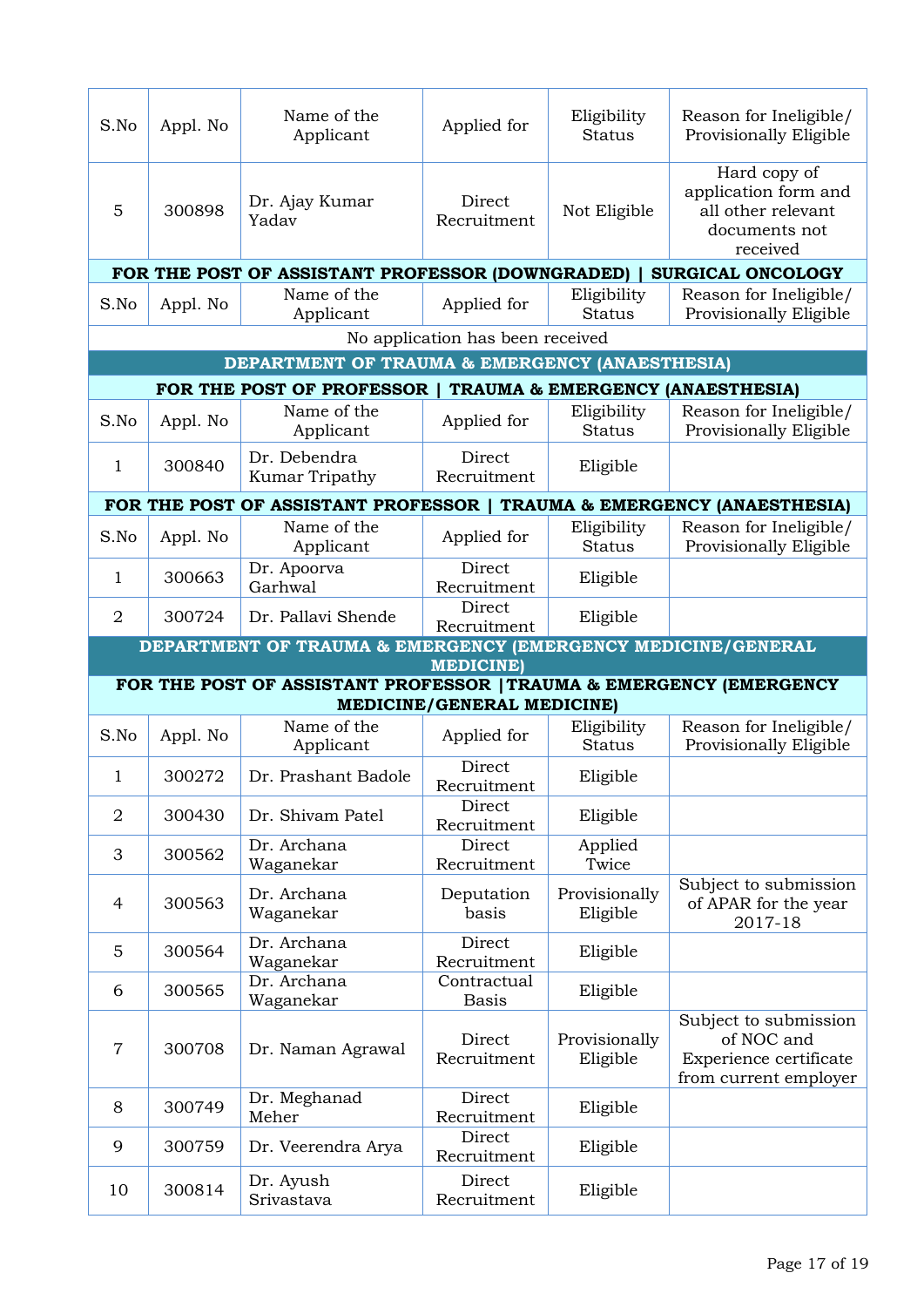| S.No           | Appl. No                                                                             | Name of the<br>Applicant                                      | Applied for           | Eligibility<br><b>Status</b> | Reason for Ineligible/<br>Provisionally Eligible                                       |  |  |  |  |
|----------------|--------------------------------------------------------------------------------------|---------------------------------------------------------------|-----------------------|------------------------------|----------------------------------------------------------------------------------------|--|--|--|--|
| 11             | 300866                                                                               | $Dr.  \overline{V}$<br>Nagasubramanyam                        | Direct<br>Recruitment | Not Eligible                 | Inadequate<br>Qualification                                                            |  |  |  |  |
|                |                                                                                      | <b>DEPARTMENT OF TRAUMA &amp; EMERGENCY (GENERAL SURGERY)</b> |                       |                              |                                                                                        |  |  |  |  |
|                | FOR THE POST OF ASSISTANT PROFESSOR   TRAUMA & EMERGENCY (GENERAL<br><b>SURGERY)</b> |                                                               |                       |                              |                                                                                        |  |  |  |  |
| S.No           | Appl. No                                                                             | Name of the<br>Applicant                                      | Applied for           | Eligibility<br><b>Status</b> | Reason for Ineligible/<br>Provisionally Eligible                                       |  |  |  |  |
| 1              | 300525                                                                               | Dr. Vempalli<br>Nagasubramanyam                               | Direct<br>Recruitment | Provisionally<br>Eligible    | Subject to submission<br>of NOC and<br>Experience certificate<br>from current employer |  |  |  |  |
| $\overline{2}$ | 300639                                                                               | Dr. Boddeda<br>Jogendra                                       | Direct<br>Recruitment | Eligible                     |                                                                                        |  |  |  |  |
|                |                                                                                      | <b>DEPARTMENT OF TRAUMA &amp; EMERGENCY (ORTHOPAEDICS)</b>    |                       |                              |                                                                                        |  |  |  |  |
|                |                                                                                      | FOR THE POST OF ASSISTANT PROFESSOR   TRAUMA & EMERGENCY      |                       |                              |                                                                                        |  |  |  |  |
|                |                                                                                      |                                                               | (ORTHOPAEDICS)        |                              |                                                                                        |  |  |  |  |
| S.No           | Appl. No                                                                             | Name of the<br>Applicant                                      | Applied for           | Eligibility<br><b>Status</b> | Reason for Ineligible/<br>Provisionally Eligible                                       |  |  |  |  |
| 1              | 300026                                                                               | Dr.<br>Rameezahmedkhan<br>Rafiqahmedkhan<br>Pathan            | Direct<br>Recruitment | Eligible                     |                                                                                        |  |  |  |  |
| $\overline{2}$ | 300032                                                                               | Dr. Rajesh Kumar<br>Rajnish                                   | Direct<br>Recruitment | Eligible                     |                                                                                        |  |  |  |  |
| 3              | 300274                                                                               | Dr. Rama Priya<br>Yasam                                       | Direct<br>Recruitment | Eligible                     |                                                                                        |  |  |  |  |
| 4              | 300283                                                                               | Dr. Arkesh M                                                  | Direct<br>Recruitment | Eligible                     |                                                                                        |  |  |  |  |
| 5              | 300284                                                                               | Dr. Ramesh Kumar                                              | Direct<br>Recruitment | Eligible                     |                                                                                        |  |  |  |  |
| 6              | 300378                                                                               | Dr. Anand Kumar<br>Singh                                      | Direct<br>Recruitment | Eligible                     |                                                                                        |  |  |  |  |
| $\overline{7}$ | 300454                                                                               | Dr. Sanjay Singh<br>Rawat                                     | Direct<br>Recruitment | Eligible                     |                                                                                        |  |  |  |  |
| 8              | 300495                                                                               | Dr. Mukund<br>Madhav Ojha                                     | Direct<br>Recruitment | Eligible                     |                                                                                        |  |  |  |  |
| 9              | 300623                                                                               | Dr. Sudarsan<br>Behera                                        | Direct<br>Recruitment | Eligible                     |                                                                                        |  |  |  |  |
| 10             | 300635                                                                               | Dr. Alok Rai                                                  | Direct<br>Recruitment | Eligible                     |                                                                                        |  |  |  |  |
| 11             | 300683                                                                               | Dr. Sudhanshu<br>Sekhar Das                                   | Direct<br>Recruitment | Provisionally<br>Eligible    | Subject to submission<br>of NOC and<br>Experience certificate<br>from current employer |  |  |  |  |
| 12             | 300731                                                                               | Dr. Swayam<br>Prakash Tripathy                                | Direct<br>Recruitment | Eligible                     |                                                                                        |  |  |  |  |
| 13             | 300857                                                                               | Dr. Asjad Mahmood                                             | Direct<br>Recruitment | Eligible                     |                                                                                        |  |  |  |  |
| 14             | 300875                                                                               | Dr. Shrijith Mb                                               | Direct<br>Recruitment | Eligible                     |                                                                                        |  |  |  |  |
| 15             | 300883                                                                               | Dr. Suman Saurabh                                             | Direct<br>Recruitment | Eligible                     |                                                                                        |  |  |  |  |